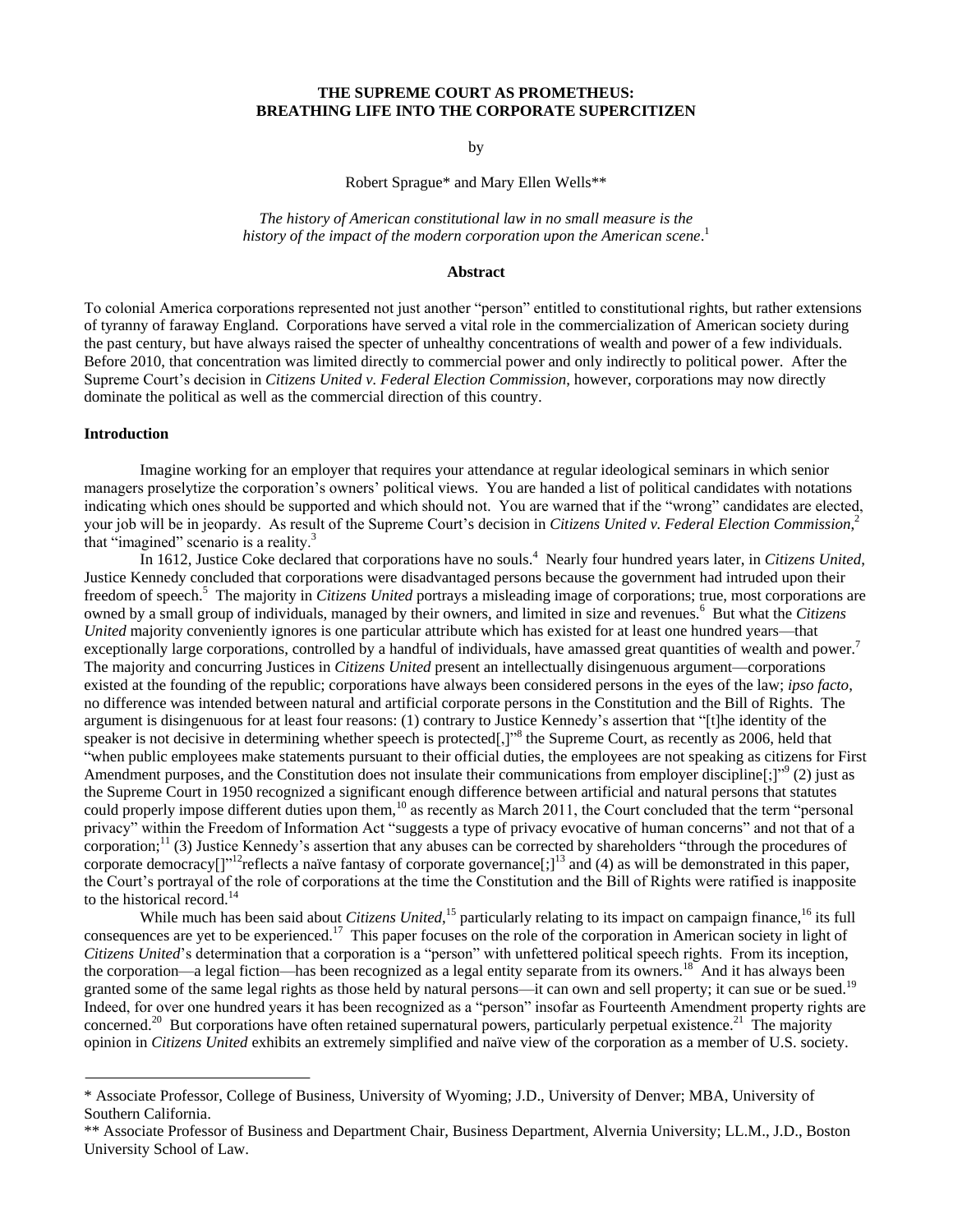In particular, corporations were not all that common at the time of the nation"s founding, and the ones that did exist were remnants of monopolistic English trading companies.<sup>22</sup>

To understand the role of the corporation in the modern U.S. society, it is important to understand the development of the corporation throughout history, and particularly in the U.S. during the past two centuries—a history which is glossed over in *Citizens United* by the majority of Justices. There is one recurring theme in the evolution of the corporation. For nearly two millennia the corporation was treated with suspicion, with its right to exist always weighed against its ability to restrict commerce and amass wealth and power within the hands of a few individuals. From the sixteenth to the midnineteenth centuries, commercial corporations were permitted to exist only in situations in which the reigning sovereign was either unable or unwilling to make substantial infrastructure improvements or support highly risky, but socially beneficial, investments. It is only since the end of the nineteenth century that corporations were perfunctorily formed for any legal purpose. Granted, commercial growth demanded easier incorporation, but, as discussed below, the resulting general incorporation laws had less to do with the needs of society and more to do with states loosening the controls over corporations in order to compete for domestic corporate charters and their consequent revenues. As also discussed below, the legal and constitutional rights that were initially granted to corporations arose organically to support their commercial functions and property rights.<sup>23</sup>

Part I of this paper explores the history and development of the corporation over nearly two millennia, beginning in ancient Rome and concluding in America at the end of the eighteenth century. Part II traces the evolution of the corporation in nineteenth-century America from a special- to general-purpose entity, along with the constitutional developments associated with that evolution. When Justice Frankfurter wrote that the history of American constitutional law was a reflection of the impact of the corporation upon America,<sup>24</sup> he was writing about the Supreme Court's response to the rising economic power of corporations.<sup>25</sup> Part III of this paper discusses the growing concentration of wealth and power of the corporation in the late nineteenth and the twentieth centuries, and provides reflections on commentators" growing concern over that concentration of wealth and power. Part IV provides an analysis of the consequences of corporate supercitizens in modern America. At the heart of *Citizens United* is the issue of corporate personhood, at least in terms of constitutional rights. As with Prometheus,<sup>26</sup> and possibly Dr. Frankenstein,<sup>27</sup> the Supreme Court has breathed new life into an inanimate object. This paper concludes that with its newly acquired constitutional rights, the corporation is perhaps now ready to dominate not just commerce, but the political system as well.

### **I. The Historical Development of the Corporation**

<span id="page-1-4"></span><span id="page-1-2"></span>Ancient Rome is generally credited with originating the formal corporate association.<sup>28</sup> Modern American corporations can trace their lineage from the English joint-stock companies, the first of which was chartered in 1553.<sup>29</sup> And it is those early English companies which themselves trace their origins to the Roman corporations.<sup>30</sup> The original English joint-stock companies, which evolved from social and merchant guilds, were the major organizational structure and authority used to colonize North America. The citizens of the newly formed United States were therefore familiar with the corporate form—and of both its advantages and disadvantages.

#### Ancient Roman Corporations

<span id="page-1-0"></span>Under Roman law, a *universitas*, or corporate body, existed when a number of persons "are so united that the law takes no notice of their separate existence, but recognises them only under a common name, which is not the name of any one of them. 31 The first Roman associations, s*ocietas*, were family-based economic units.<sup>32</sup> These *societas* evolved into *collegia licita*, "societies of men united for some useful business or purpose, with power to act like a single individual...[,]" similar to today's corporations.<sup>33</sup> The *collegia* were also guilds of different trades,<sup>34</sup> and came to control many industries, including shipping and mining.<sup>35</sup>

<span id="page-1-3"></span><span id="page-1-1"></span>The Roman corporations possessed many of the characteristics of modern corporations—all members were considered in law to be a single being; the entity could sue or be sued; it could receive and part with property; and it did not necessarily die.<sup>36</sup> In addition, the *collegia* could not be created by private agreement; they required the authority of a statute or constitution of an Emperor.<sup>37</sup> Roman corporations could cease to exist by one of four means: (1) expiration of a set term if the corporation was originally incorporated for a certain length of time; (2) voluntary surrender of its privileges by its members; (3) death or withdrawal of all members of a private corporation; or (4) an act of the state declaring the corporation dissolved.<sup>38</sup>

The Roman emperors were often distrustful of corporations. Augustus dissolved "all but the ancient and legal corporations...[,]"<sup>39</sup> and Trajan, for example, refused to incorporate a fire brigade, observing that corporations "had greatly disturbed the peace of the cities… [and] that whatever name he gave them, and for whatever purpose they might be instituted, they would not fail to be mischievous."<sup>40</sup> It is suggested that for a long period, corporations were endured by the state as harmless creatures.<sup>41</sup> However, by the early part of the first century B.C., corporations were seen as overstepping their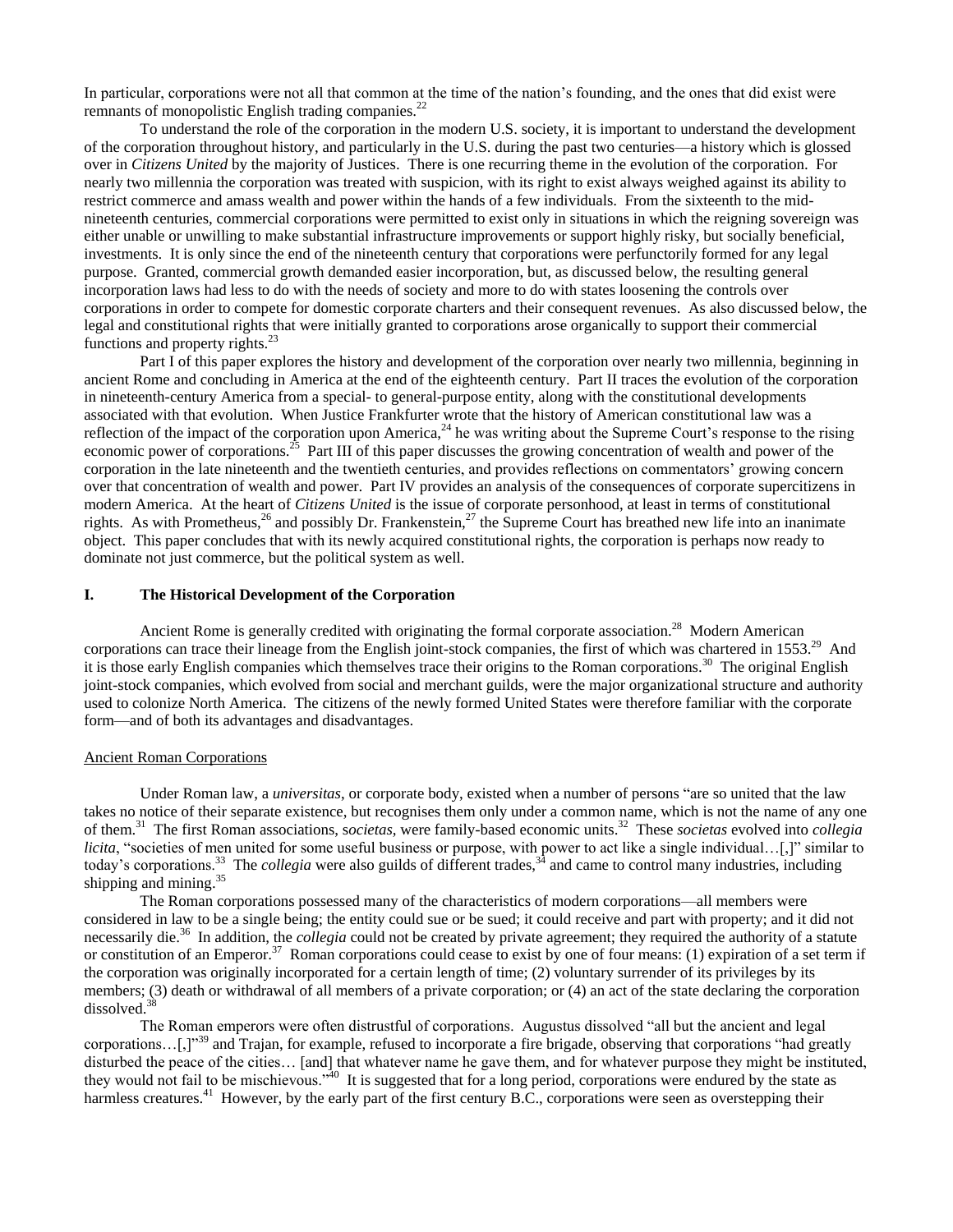powers and becoming a threat to the state.<sup>42</sup> As a result of scandals involving public contracts with corporations of which public officials were shareholders, most Roman corporations were dissolved by statute in 64 B.C.<sup>43</sup>

# Early English Guilds, Chartered and Joint-Stock Companies, and the Bubble Act

With the decline of the Roman Empire, commercial corporations were nearly forgotten for a number of centuries.<sup>44</sup> In the meantime, borrowing from its Roman heritage,<sup>45</sup> the corporate form was used in England to legitimize and regulate cities, churches and universities.<sup>46</sup> Similar to their Roman predecessors, these early English corporations exhibited many of the same attributes as the modern corporation—perpetual succession, the right to sue and be sued in its own name, to own and sell property, to self-regulate, and act as a single entity.<sup>47</sup> These attributes were reflected in social, and later, merchant guilds formed in England in the fourteenth through sixteenth centuries.<sup>48</sup> The early English guilds adopted regulations to manage their businesses and control their members, with each guild governed by a chief officer, known as an alderman, along with one or more wardens or stewards, who controlled the guild's property.<sup>49</sup> Some of the guilds also reflected an early form of what we would recognize today as a board of directors. For example, the Gild of the Holy Trinity and St. Leonard, created in 1377, was governed by twelve "good and discrete men[,]" chosen annually.<sup>50</sup>

Merchant guilds existed primarily to protect their members from competing factions, facilitating the emergence of trading monopolies.<sup>51</sup> As England began to develop its foreign trade in the late fourteenth and early fifteenth centuries, a new form of organization developed—regulated companies engaged in foreign trade.<sup>52</sup> Regulated companies were chartered by the Crown, with rights of association, and, because of the large sums of capital required, were governed by a governor or governors, with provisions for certain duties to be discharged by deputies.<sup>53</sup> With "merchant adventurers" taking to sea, exploring new sailing routes and trading opportunities, there was a growing need for greater amounts of capital for long term projects, which led to the creation of the joint-stock company.

<span id="page-2-0"></span>The first English joint-stock company, originally charted in 1553, was *the Mysterie and Companie of the Merchants*  Adventurers for the discoverie of regions, dominions, islands and places unknown.<sup>54</sup> The company's expedition resulted in the discovery of a maritime route to Russia; as such, this first joint-stock company is commonly referred to as the Russia Company.<sup>55</sup> The Russia Company raised £6,000 by issuing common stock priced at £25 per share.<sup>56</sup> The funds were used to outfit three ships to explore trade routes along the north-east passage to China and the East.<sup>57</sup> Although two of the ships were lost to ice, the third ship reached Russia, resulting in a trade treaty.<sup>58</sup> Shortly thereafter, the Russia Company was granted exclusive rights to all trade with Russia, establishing a basis for the grant of monopolies to joint-stock companies for trade in newly discovered territories.<sup>59</sup> Besides being the first recognized English joint-stock company, the Russia company also included, for the first time, three levels of management—a governor, twenty-four assistants, and four consuls.<sup>60</sup> The role and powers of the stockholders, however, were not expressly provided for in the company's charter.<sup>61</sup>

<span id="page-2-4"></span><span id="page-2-3"></span><span id="page-2-1"></span>Despite the early relative success of the Russia Company, very few joint-stock companies were chartered between 1553 and the following 140 years.<sup>62</sup> Major exceptions include the East India Company, chartered in 1600,<sup>63</sup> and the first two Virginia companies that established the American colonies, chartered in 1606.<sup>64</sup> But throughout most of the seventeenth century, joint-stock incorporations remained rare; the privilege of organizing a joint-stock company had to be justified on the ground that some particular line of business was best exploited by incorporation.<sup>65</sup> Plague, war, a default by the government, and a revolution did not, however, stop commerce.<sup>66</sup> By the end of the seventeenth century, continuous organization with transferable shares and limited liability was becoming a commercial necessity.<sup>67</sup> Issuing stock to multiple individuals who jointly owned the enterprise proved the ideal solution—continuity of management could be assured although owners would come and go through the length of the enterprise, and the enterprise would not be subject to its individual investors' creditors.<sup>68</sup> By 1695 there were over 100 joint-stock companies in England.<sup>69</sup>

<span id="page-2-6"></span><span id="page-2-5"></span><span id="page-2-2"></span>As the number of joint-stock companies grew in the late 1600s and early 1700s, they introduced a new element into the English economy—freely tradable shares in companies.<sup>70</sup> Stock speculation was born, and exploited. By 1697, Parliament was investigating the "stock-jobbers" who prowled Exchange Alley, ready to "fleece the unwary with bogus promotions, false rumours, and ... technical patter."<sup>71</sup> From 1703 to 1717, the share-capitalization of English joint-stock companies rose 150%, to over £20 million.<sup>72</sup> During this period, in 1711, Parliament chartered *the Governor and Company of the merchants of Great Britain, trading to the South Seas and other parts of America and for encouragement of the*  fishing.<sup>73</sup> Known as the South Sea Company, this joint-stock company was chartered to not only open trade routes into the Americas, but to also absorb £9 million of unfunded government debt in exchange for shares in the company.<sup>74</sup> The South Sea Company later entered into a complex financial arrangement with the Exchequer to absorb even more English debt, with the ability to pay dividends based solely on the appreciation in the value of its shares—and not through its commerce, but through demand for its stock by speculators.<sup>75</sup> Fueled by a combination of demand for South Sea Company shares and a rapid expansion in joint-stock companies, England experienced a stock speculation bubble during the latter part of 1719 and the first half of 1720.<sup>76</sup> Speculators were trading in the shares of "innumerable" newly-formed companies, some lasting only a few weeks or a few days.<sup>77</sup> The South Sea Company's stock price rose from £130 per share in January 1720 to as high as £1,050 in June 1720.<sup>78</sup>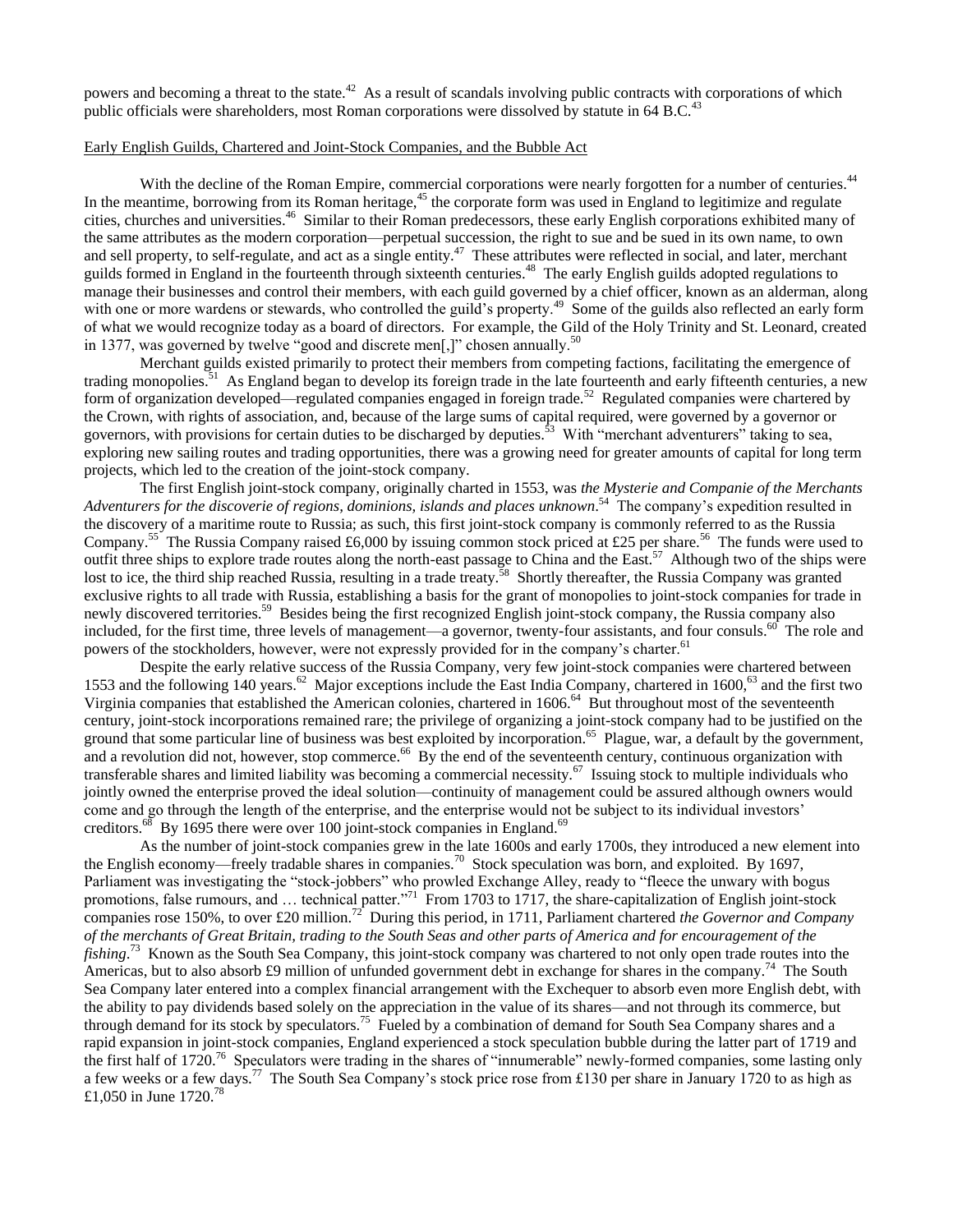<span id="page-3-3"></span><span id="page-3-2"></span>Concern was growing that the speculative bubble could not be sustained.<sup>79</sup> On June 11, 1720, King George I approved the "Bubble Act," declaring all unchartered joint-stock companies public nuisances, and making it illegal, as of June 24, 1720, to act as a corporate body and trade shares without a charter granted by Parliament or the Crown.<sup>80</sup> The speculative bubble burst by the end of 1720.<sup>81</sup> The South Sea Company's share price dropped from its June 1720 high of £1,050 per share to £124 per share in December 1720.<sup>82</sup>

<span id="page-3-4"></span>The Bubble Act did have an immediate impact, particularly by severely limiting the ability to form a corporation through a charter approved by Parliament or the Crown.<sup>83</sup> "The real impact of the Bubble Act was to cut off any possibility of further development of a common law of joint-stock companies."<sup>84</sup> As noted below, however, the Bubble Act, which was extended to the American colonies by an Act of Parliament in 1741,<sup>85</sup> may have had more impact in the United States than in England.<sup>86</sup>

## Corporations in Colonial and Post-Revolution America

<span id="page-3-5"></span><span id="page-3-1"></span><span id="page-3-0"></span>The American colonists were familiar with the corporate charter,  $87$  but not in the way Justice Scalia suggests in Citizens United.<sup>88</sup> Because of the extension of the Bubble Act to the American colonies, there were almost no charters that originated in America prior to the Revolution.<sup>89</sup> At its birth, the United States adopted a very restrictive approach to allowing corporate charters, due, in part, to the Bubble Act. Similar to the restrictions in England, corporations in the new United States could only be chartered by a special act of legislation.<sup>90</sup> More importantly, Americans were wary of corporations because they had represented monopolistic approaches to commerce, stifling local enterprises. Adam Smith viewed corporations as the means to restrain competition.<sup>91</sup> Prior to 1800, incorporations were primarily limited to quasi-public purposes,  $92$  such as building canals, roads, bridges, and delivering water.  $93$  Though nearly one-quarter of these early charters were for banks and insurance companies,<sup>94</sup> very few were for manufacturing or other strictly commercial purposes.<sup>95</sup>

<span id="page-3-6"></span>While corporations could only be chartered through an act of legislation, there was some dispute regarding the states' right to repeal or amend charters. Some of the acts granting charters contained provisions allowing the legislature to "alter, limit, annul or restrain" any powers vested by the acts.<sup>96</sup> While the Massachusetts Supreme Court held in 1806 that "the rights legally vested in … any corporation[] cannot be controlled or destroyed by any subsequent statute, unless a power for that purpose be reserved to the legislature in the act of incorporation[,]"<sup>97</sup> the Supreme Court of Virginia in 1809 held, "[i]t is the character of a legislative act to be repealable by a succeeding legislature; nor can a preceding legislature limit the power of its successor…."<sup>98</sup> When, in 1816, the New Hampshire legislature amended the charter of Dartmouth College to increase the number of trustees, nine of the original trustees challenged the right of the legislature to amend the original charter.<sup>99</sup> The New Hampshire Supreme Court's holding that the legislature had the power to amend the College's charter was appealed to the United States Supreme Court,<sup>100</sup> which held that a charter is a contract between the corporation and the sovereign which created it,<sup>101</sup> establishing that the U.S. Constitution prevents a legislature from impairing an original contract/charter.<sup>102</sup> In *Trustees of Dartmouth College*, Chief Justice Marshall also formally enunciated the legal status that corporations had already long held: "A corporation is an artificial being, invisible, intangible, and existing only in contemplation of law."<sup>103</sup>

### **II. The Evolution of Corporations from Special to General Purpose Entities**

In *Trustees of Dartmouth College*, Chief Justice Marshall stated that "[b]eing the mere creature of law, [a corporation] possesses only those properties which the charter of its creation confers upon it, either expressly, or as incidental to its very existence."<sup>104</sup> Historically, corporations were created for the "advantage of the public" through the advancement of religion, learning, and commerce.<sup>105</sup> While early Americans were quite leery of corporations because of their grants of monopoly,<sup>106</sup> state legislatures also recognized their advantages in building the infrastructure of the fledgling nation. Specialprivilege franchises—establishing rights of ways, charging tolls, issuing bank notes, or exercising the power of eminent domain—were granted to private enterprises through corporate charters in order to provide necessary public services.<sup>107</sup>

The extent of a corporation"s power, express or implied, was a major concern in the development of corporations in American commerce during the nineteenth century. Just as the English charters in colonial America represented monopolistic interests, so too did the early charters granted by state legislatures. The extent to which those monopolies would be allowed to continue became a central battle in determining the powers of corporations. The monopoly enjoyed by Robert Livingston and Robert Fulton became the centerpiece of the tension between the right of states to grant exclusive privileges and federal control over interstate commerce.

Robert Livingston, the first Chancellor of New York,<sup>108</sup> submitted a proposal to the New York Legislature in 1798 for a "mode of applying the steam-engine to propel a boat on new and advantageous principles...."<sup>109</sup> Because of the risk and expense of such an enterprise, Livingston requested, and received, "the exclusive right and privilege of navigating all kinds of boats, which might be propelled by the force of fire or steam, on all the waters within the territory or jurisdiction of the State of New York, for the term of twenty years …[,]" provided Livingston could build a boat within one year that could travel at least four miles per hour.<sup>110</sup> Livingston was unable to build a boat that met the legislative requirements and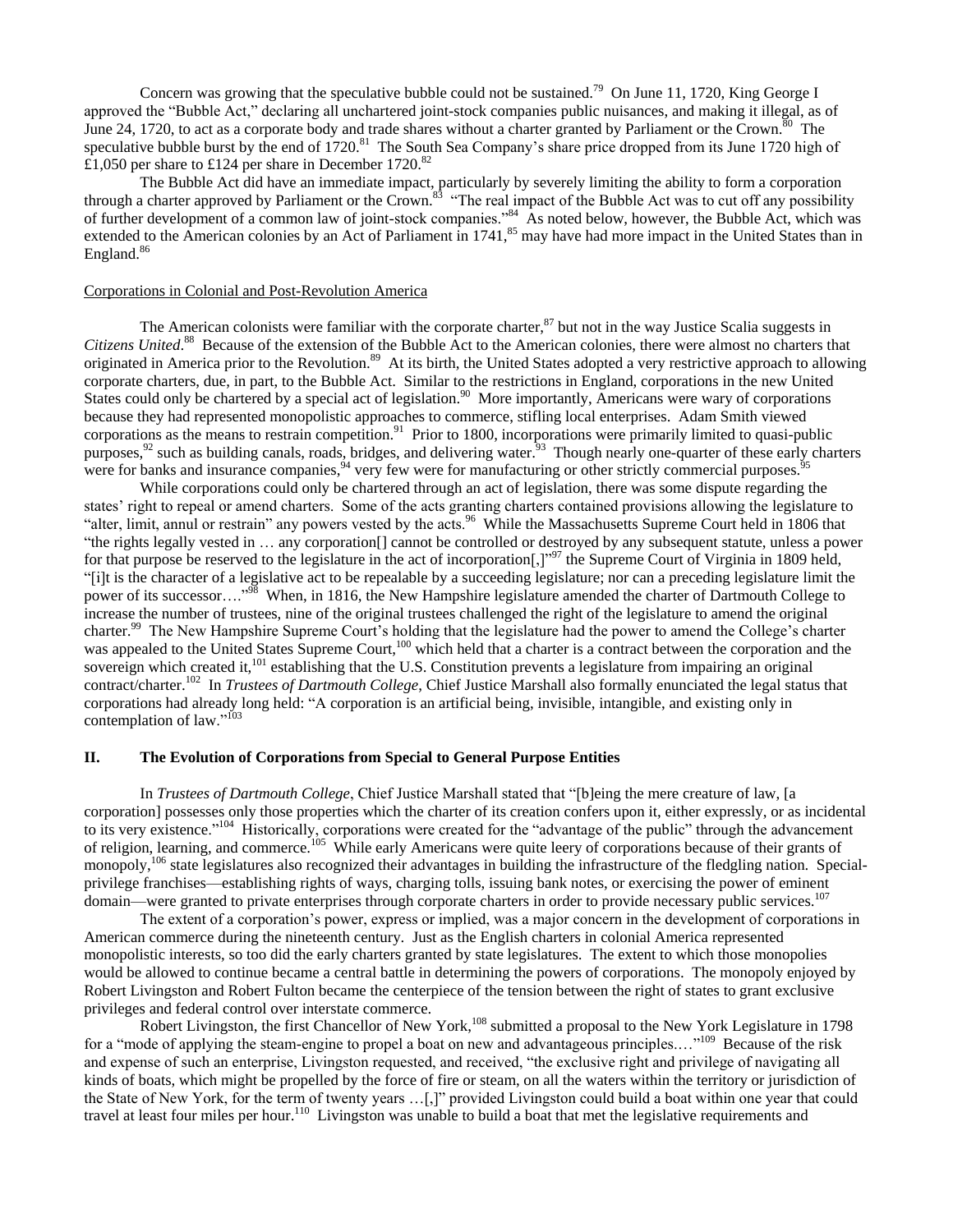abandoned the project when he left for France in 1801.<sup>111</sup> While in France, Livingston met Robert Fulton, and Livingston financed Fulton"s designs that would eventually meet the legislative requirements; Livingston also successfully lobbied the New York Legislature to revive the exclusive navigation rights, this time to Livingston and Fulton jointly.<sup>112</sup>

<span id="page-4-5"></span>Under their monopoly, Livingston and Fulton granted a license to Aaron Ogden to operate ferry boats between New York and New Jersey.<sup>113</sup> Thomas Gibbons later began to operate steamboats, without New York's permission, in competition with Ogden and Ogden sued to stop Gibbons,<sup>114</sup> with the dispute ultimately being heard by the U.S. Supreme Court.<sup>115</sup> While Livingston and Fulton had not been granted a charter by the New York Legislature, *per se*, they were granted an exclusive franchise. The extent to which that special-privilege franchise could be exercised under the U.S. Constitution was the central issue in *Gibbons v. Odgen*.<sup>116</sup> Chief Justice Marshall nullified Livingston's and Fulton's monopoly, declaring that under the Constitution Congress has the exclusive right to regulate interstate commerce.<sup>117</sup>

<span id="page-4-3"></span>Although corporations were initially used extensively for internal improvement projects, e.g., canals, roads, bridges, and railroads, there began a contraction of state and local government involvement in such projects during the first half of the nineteenth century.<sup>118</sup> This contraction reflected, in part, a laissez-faire attitude that was also championed by President Andrew Jackson. In expressing his disfavor of the Bank of the United States in his 1833 Fifth Annual Address to Congress, Jackson stated, "the question is distinctly presented whether the people of the United States are to govern through representatives chosen by their unbiased suffrages or whether the money and power of a great corporation are to be secretly exerted to influence their judgment and control their decisions."<sup>119</sup> Another rising argument against special-privilege franchises was that they stifled free enterprise. As cities grew in population<sup>120</sup> and new transportation technologies evolved, the older public accommodation franchises started becoming obsolete—e.g., railroads were more efficient than canals; bridges more efficient than ferries.<sup>121</sup>

<span id="page-4-6"></span><span id="page-4-4"></span><span id="page-4-2"></span><span id="page-4-1"></span><span id="page-4-0"></span>The Erie Canal was used as an example of monopolistic abuse because its charter granted it an exclusive right, to protect New York state's investment in the canal,<sup>122</sup> to all freight transported between the Hudson River and Lake Erie; yet railroads could transport people and freight more economically and all-year round (the canal froze in the winter).<sup>123</sup> Early monopolistic special-privilege franchises were becoming seen as a barrier to economic growth.<sup>124</sup> This attitude received formal legal recognition in the *Charles River Bridge* case,<sup>125</sup> in which the owners of the Charles River Bride, a toll bridge connecting Boston and Charleston, objected to the erection of the nearby Warren bridge, which would become toll-free in a few years, resulting, the plaintiffs claimed, in the complete destruction of the value of their franchise.<sup>126</sup> Fundamentally, the proprietors of the Charles River Bridge argued their franchise granted them exclusive rights to transportation across the Charles River.<sup>127</sup> In deciding against the plaintiffs, the U.S. Supreme Court ruled that powers conveyed in a charter must be found in the language of the charter itself.<sup>128</sup> Chief Justice Taney echoed a growing sentiment regarding the role of corporations in American society, "[t]he continued existence of a government would be of no great value, if by implications and presumptions, it was disarmed of the powers necessary to accomplish the ends of its creation; and the functions it was designed to perform, transferred to the hands of privileged corporations."<sup>129</sup> As stated by one commentator, "the *Charles River Bridge* case represents another chapter in the process of discarding the old habit of conceiving of corporations as the recipients of special state-conferred favors and of adjusting the law to treat the act of incorporation as nothing more than a mere license to exist."<sup>130</sup> Laissez-fair attitudes and the *Charles River Bridge* case represent a shift in perspective in which the utility of the corporation for overall economic growth outweighed the limited special-privilege franchises, to the extent, as will be shown, that the law ultimately adapted to make the corporation "available on terms most responsive to businessmen's needs or wishes."<sup>131</sup>

While the various states were beginning a move toward general incorporations, there remained one additional unresolved issue related to the corporation"s role in interstate commerce—comity. Can a corporation, which must be formed in, and exists under the laws of, one state, enter into valid contracts in foreign states? The U.S. Supreme Court answered in the affirmative in *Bank of Augusta v. Earle*. 132 Chief Justice Taney, who delivered the majority opinion in *Bank of Augusta*, like President Jackson, distrusted corporations as aggregations of wealth and power which posed a direct threat to the democratic system.<sup>133</sup> But while Taney may have feared its abuses, he also recognized that the corporation served as an indispensable adjunct of the nation's growth.<sup>134</sup> In *Bank of Augusta*, two banks and a railroad company, all incorporated in states other than Alabama, sued defendants in Alabama for breach of contracts and the Circuit Court ruled that since the corporations were incorporated in states outside Alabama, they could not bring suit on their contracts in Alabama.<sup>135</sup> The practical effect of the Circuit Court"s decision "was to limit corporate business to the states in which the corporations were chartered, which would have rendered all but impossible the growth of interstate enterprise of any consequence.<sup>136</sup> Taney ruled that the law of comity permits a corporation chartered in one state to enter into and enforce contracts in other states. At the same time, however, Taney also recognized the right of states to regulate the conduct of foreign corporations acting within their jurisdiction. $138$ 

While Taney refused to recognize corporations as persons subject to the privileges and immunities clause of the Constitution,<sup>139</sup> holding that rights granted to a corporation through its charter are "not the rights which belong to its members as citizens of a state  $\binom{n+1}{0}$  it has been argued that comity requires and defines the nature of the corporation as a "person":

A group of people go through certain legal forms which, by virtue of the *lex loci*, confer upon them a valuable legal right, personality. Without this legal right, the property which they own, the contracts which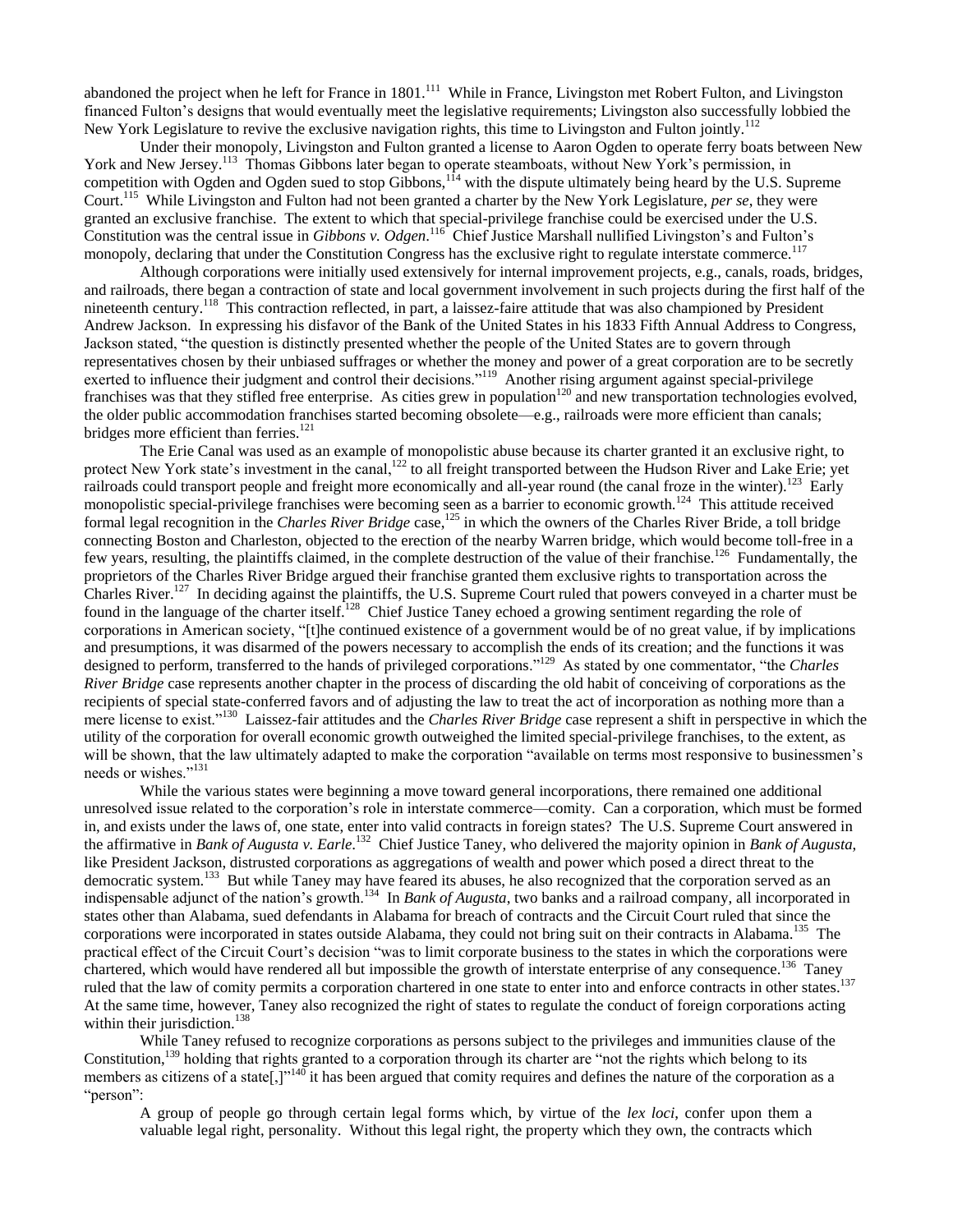<span id="page-5-4"></span>they, as a group, have made, cannot be legally protected. If they were to step into a neighboring state; and that state were to deny their corporate existence, the property and contract rights would be impaired.<sup>141</sup>

Although Chief Justice Taney was unwilling to grant corporations the same constitutional rights available to its individual members, less than fifty years later the Supreme Court, in what can only be described as an off-hand manner, implied that the Fourteenth Amendment"s equal protection clause applies to corporations:

<span id="page-5-2"></span><span id="page-5-1"></span>The court does not wish to hear argument on the question whether the provision in the Fourteenth Amendment to the Constitution, which forbids a State to deny to any person within its jurisdiction the equal protection of the laws, applies to these corporations. We are all of opinion that it does.<sup>142</sup>

Despite how questionable the *Santa Clara County* Court's ruling that the Fourteenth Amendment applied to corporations may have been, it eventually became settled law that, indeed, it did.<sup>143</sup>

A combination of factors, therefore, changed the role of the corporation in American society in the nineteenth century: states restricting their involvement in internal improvements, looking more to private enterprise; growing laissezfaire attitudes; restricting corporate privileges to those expressly stated in their charters; rights of comity; and protection of corporate property. Incorporation through special legislative act was becoming outmoded. "Beginning about 1848, most of the states junked the special act system and enacted general incorporation statutes under which anyone could organize business corporations by preparing and filing articles subscribed by a prescribed number of incorporators."<sup>144</sup> Article VIII of the Third Constitution of New York of 1846 is generally regarded as the first state constitutional provision eliminating special legislative acts for incorporation.<sup>145</sup> Although no special legislative act was required for the incorporation of certain types of businesses in the early general incorporation statutes, they still imposed strict limitations, particularly relating to the type of business that could be conducted through general incorporation, as well as capitalization.<sup>146</sup> While it is claimed New Jersey adopted the first modern general incorporation law in  $1896$ ,<sup>147</sup> it still restricted the types of commercial activities that could be carried out under the statute.<sup>148</sup> Delaware's 1899 general incorporation statute was the first to expressly authorize the formation of corporations for the transaction of any lawful business.<sup> $149$ </sup>

## **III. The Monopolistic Tendencies of the Modern Corporation**

While no one has collected incorporation data for every state throughout the history of the United States, limited data has been collected which reflect overall trends in the growth of corporations. For example, a compilation of incorporations under special legislative acts in six states from 1800 through 1891 reveals a total of 10,415 corporate charters.<sup>150</sup> Total incorporations for the same six states under general incorporation laws from 1901 through 1929 total over one-half million.<sup>151</sup> No one has tracked state-by-state annual incorporations since 1943, though the United States Census Bureau began tracking aggregate U.S. corporations beginning in 1916.<sup>152</sup> The total number of corporations in the United States reached one million in 1958,<sup>153</sup> and the most recent figures available record just under six million corporations.<sup>154</sup>

Justice Brandeis, in a comprehensive review of the history of the corporation in the United States, recounts that through most of that history, the corporate privilege was granted sparingly, primarily due to "[f]ear of encroachment upon the liberties and opportunities of the individual. Fear of the subjection of labor to capital. Fear of monopoly. Fear that the absorption of capital by corporations, and their perpetual life, might bring evils similar to those which attended mortmain."<sup>155</sup> Brandeis concluded that "[t]here was a sense of some insidious menace inherent in large aggregations of capital, particularly when held by corporations."<sup>156</sup>

As noted above, the privilege of incorporation was still quite limited under the initial general incorporation laws, especially in terms of maximum capital, the type of enterprise permitted, and the length of the enterprise.<sup>157</sup> All that changed, however, at the turn of the century (from nineteenth to twentieth). Almost all restrictions on capital, types of enterprises, length of existence, as well as management control of the corporation, vanished. Not because the concerns over the powers corporations could yield from their vast accumulations of wealth and capital had disappeared. The restrictions were removed by the individual states to compete for corporate charters, and their resulting state revenues.<sup>158</sup> In other words, "[t]he race was one not of diligence but of laxity."<sup>159</sup> Brandeis concludes: "Such is the Frankenstein monster which States have created by their corporation laws."<sup>160</sup>

<span id="page-5-3"></span><span id="page-5-0"></span>It is the concentration of power that general incorporation laws have fostered that has been the greatest concern during the past century.<sup>161</sup> One response to the growing concentration of economic power wielded by corporations was passage of the Sherman Act 1890,<sup>162</sup> which was designed to prevent large corporations from inhibiting competition in the marketplace through monopolistic tendencies.<sup>163</sup> The legislative history of the Sherman Act suggests that the goal of the Act was maximization of consumer welfare.<sup>164</sup> Still, corporations continued to grow in size and power throughout the twentieth century. By 1950, corporations held almost sixty percent of national income-producing wealth and "became inextricably linked with the idea of postwar prosperity."<sup>165</sup> Today, the 200 largest corporations earn nearly one-quarter of total U.S. business revenues.<sup>166</sup>

Regardless of anti-monopoly laws such as the Sherman Act, concentration of wealth and power has long been a natural by-product of the corporation: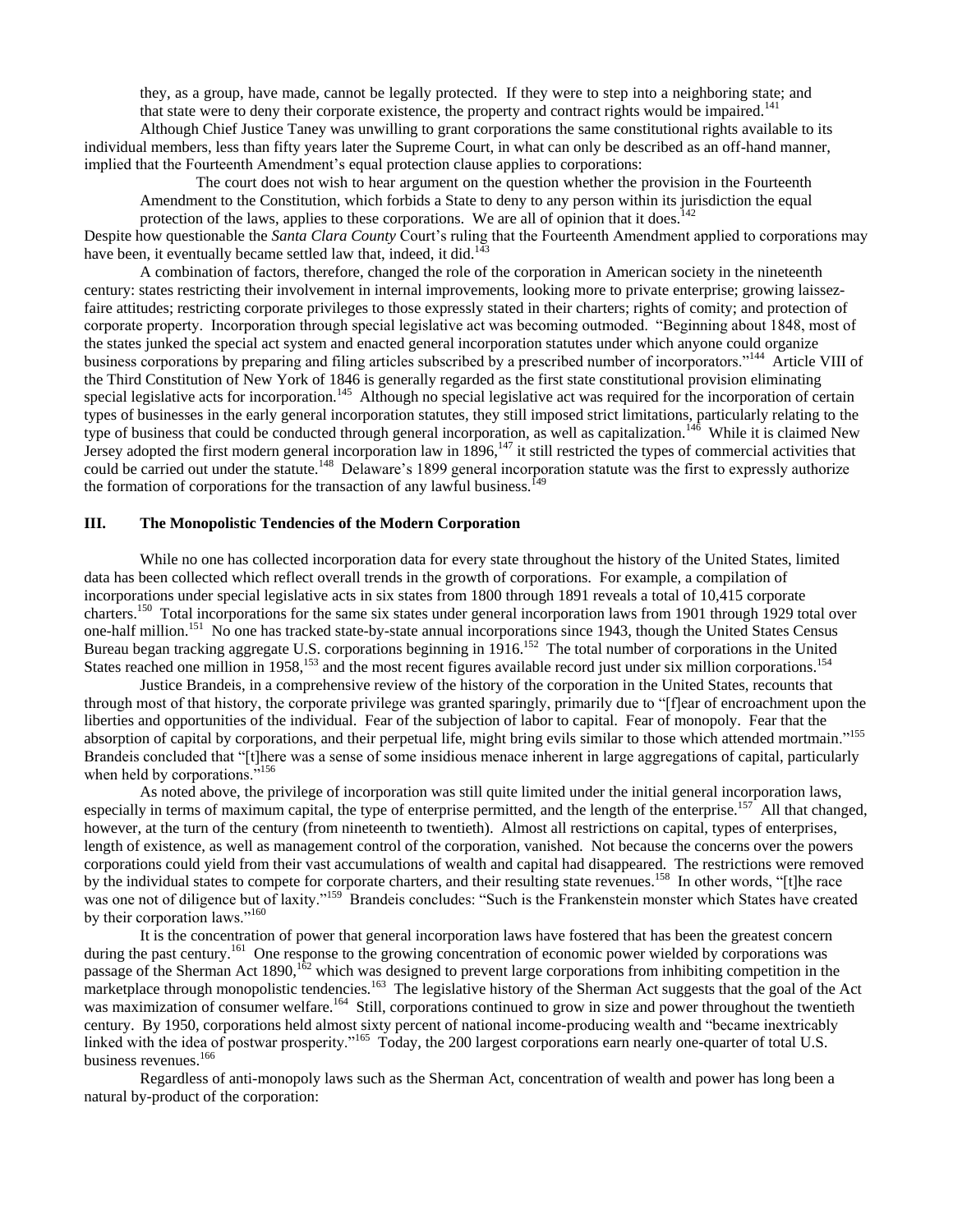<span id="page-6-0"></span>Under the power to create corporations with unlimited capital stock, either directly or by consolidation, great aggregations of capital have been formed which have seized upon specific industries and driven everybody else out of them. They stand like armed colossusses astride the gateways of commerce and destroy every entrant who presumes to compete with them. They have no legal grant of monopoly, but monopoly comes to them by virtue of their size, organization and strength, just as surely as monopoly went to the East India Company by royal grant.<sup>167</sup>

## **IV. The Consequences of Corporate Supercitizens**

Our review of the historical development of the corporation demonstrates that the modern corporation is not the same entity the Framers of the Constitution understood; it has the capacity to speak with a much greater voice than the Framers could have conceived. Justice Scalia is incorrect when he states that at the founding of this nation, "religious, educational, and literary corporations were incorporated under general incorporation statutes, much as business corporations are today."<sup>168</sup> Yes, the founders were familiar with the corporate form—as representative of the oppressive monarchy they were overthrowing.<sup>169</sup> As one commentator has noted, the American colonists were quite familiar with the English trading companies, and "[t]he distinguishing feature of these companies was *not legal personality, but monopoly*."<sup>170</sup> In addition to denying the federal government an exclusive right to grant charters, four states (Massachusetts, New Hampshire, New York, and Rhode Island) accompanied their ratification of the Constitution with the recommendation "[t]hat Congress erect no company of merchants with exclusive advantages of commerce," or other words of similar import.<sup>171</sup> For 100 years after the founding of this nation, the corporation remained a special privilege, granted sparingly and under significant regulation.

The ability of the modern corporation"s voice to drown out the voice of individuals cannot be presumed to have been contemplated by the Framers of the Constitution, nor should it be generally accepted wisdom that corporations necessarily would have been viewed favorably by them.<sup>172</sup> Additionally, the fact that corporations' vast wealth can fund a voice louder than that of natural persons calls into question individual suffrage, the fundamental democratic principle that the people possess the right to choose their governmental representatives.<sup>173</sup> Arguably, the "people" are not choosing their governmental representatives if the "people," in the form of behemoth corporations, are influencing votes of less powerful individuals.

Citizens United held that corporations possess the same political speech rights as natural persons.<sup>174</sup> As a result, corporations have been freed to spend significant, if not unlimited, sums of money on political speech directly influencing elections and have begun to do so.<sup>175</sup> According to an analysis of corporate political expenditures since *Citizens United*, "67% of total independent expenditures in 2010 came from groups "freed" by *Citizens United*" <sup>176</sup> and "37% of outside spending by unions in 2010 came from groups 'freed' by *Citizens United*".<sup>177</sup> As persons having unrestricted First Amendment political speech rights, corporations may apply their political expenditures in a variety of ways. For example*,* a corporation is now free to send letters to its employees, such as Koch Industries did just before the November 2010 elections, advocating votes for specific candidates and warning those employees of the negative effect on everything from their family to their country if they didn't vote in accordance with the views of the owners of Koch Industries.<sup>178</sup> Such a letter was impermissible under the pre-*Citizens United* political landscape.

One of the concerns raised by the *Citizens United* decision is that corporations are actually persons like no natural person in existence. Unlike natural persons, corporations do not have a conscience,<sup>179</sup> they do not go to jail,<sup>180</sup> they do not vote, they cannot hold office and they do not possess all of the rights afforded individuals under the Bill of Rights, namely the protection from self-incrimination.<sup>181</sup> By holding corporations' political speech rights to be on par with the political speech rights of natural persons, the Supreme Court has created a supercitizen of immense proportion capable of drowning out the voice of natural persons in a manner similar to the tendency of monopolies to exert undue influence on the commercial market. Just as the protection of individual consumer's welfare was considered necessary by the Sherman Act's disallowance of monopolies, it is necessary to protect natural individuals" political welfare in order to maintain and foster the fundamental individual rights provided under the Constitution and the Bill of Rights.

Corporate political speech is not necessarily the speech of the shareholders of the corporation, since dissenting shareholders<sup>3</sup> views are not required to be taken into consideration, but rather the speech of the mangers of the corporation.<sup>182</sup> In fact, one criticism of *First National Bank of Boston v. Bellotti*, <sup>183</sup> in which the Supreme Court originally acknowledged political speech rights for corporations, is that corporate speech is an illusion: "Only individuals can speak, and corporate speech obscures the fact that managers use corporate assets to convey their own views; the nature of corporate governance is such that communication becomes managerial speech, unratified by shareholders."<sup>184</sup> While it may not be permissible to censor the speech of wealthy individuals, "it is permissible to limit the power of individuals to use their ownership or management of corporations to influence politics."<sup>185</sup> To do otherwise enables the possibility of managers of corporations stifling the political debate of citizens by enabling roadblocks to their access of each other's views.<sup>186</sup> It is not a tremendous leap to conclude that "the living People, if engaged in constitutional politics, would authorize their Article I representatives to legislate for purposes of preventing concentrations of private economic power from distorting political discourse."<sup>187</sup>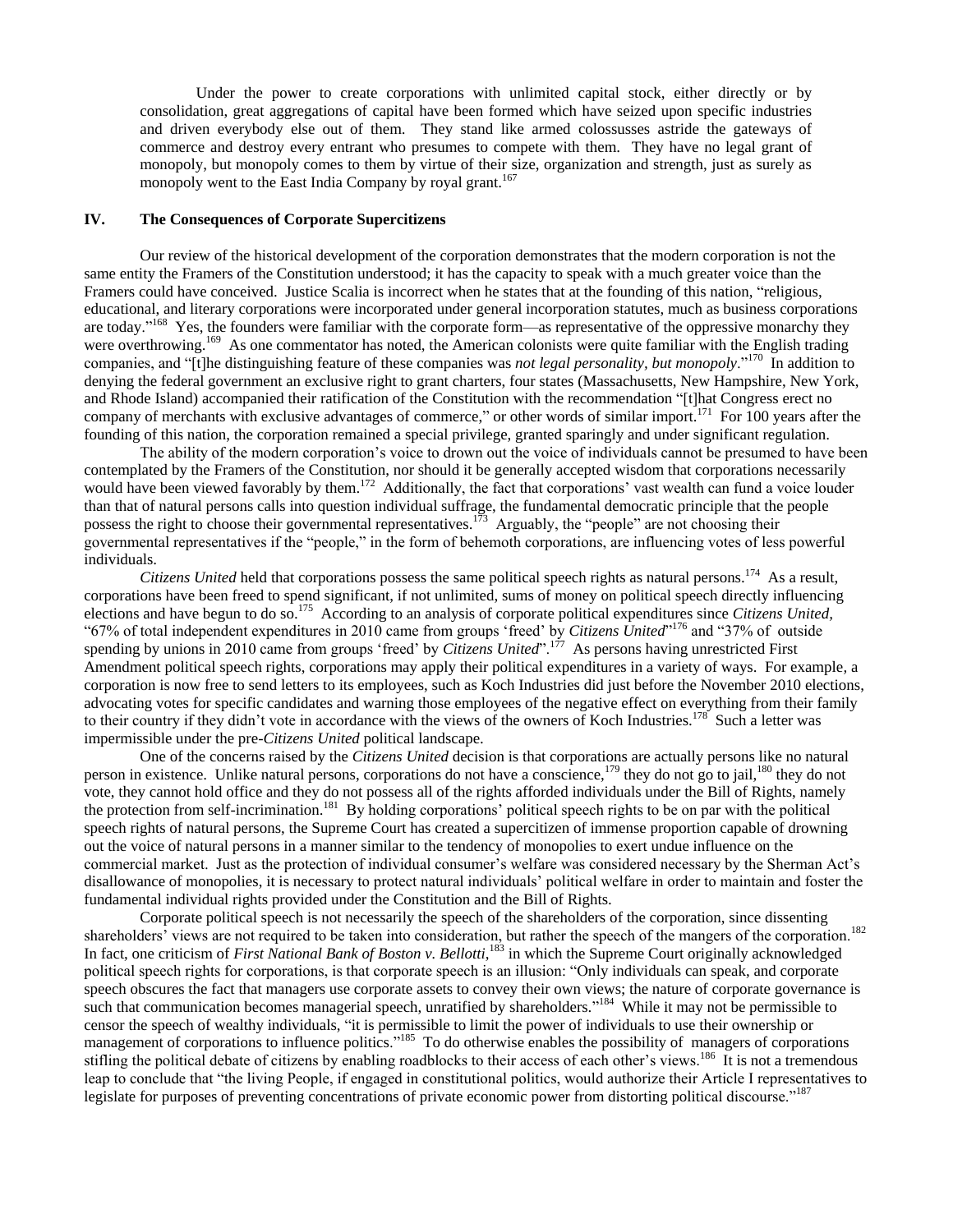The *Citizens United* ruling did not limit the power of corporations to influence politics; in fact, it gives them a greater opportunity to influence politics. It has been acknowledged that the political speech allowed in *Bellotti* was most likely the reason for the referendum at issue in that case being struck down.<sup>188</sup> In other words, once corporate political expenditures were left unfettered, the corporations" political speech was able to directly influence the outcome of the election. The outcome of the referendum underlying *Bellotti*, arguably as a direct result of corporate expenditures for political speech that raise the volume of the political debate and result in a vote favorable to the corporations funding such speech, provides evidence to support the assertion that the increase in speech via corporate funding is not necessarily fostering the free exchange of ideas between the citizenry, rather than drowning out opposing ideas of natural citizens through monopolistic control of the market.

More recently, the Eastern District Court of Virginia not only dismissed an indictment count against a defendant in a campaign financing case because the underlying statute was determined to be unconstitutional after *Citizens United*, but also appears to have extended the *Citizens United* ruling through its interpretation of the Supreme Court's rationale.<sup>189</sup> The District Court decided that *Citizens United* eliminated any distinction between corporations and natural persons with respect to political speech and then afforded corporations another step into the realm corporate superpowers by holding that such elimination means that corporations should be able to make direct campaign contributions within the limits of the Federal Election Campaign Act of 1971 just as individuals can and found the statute's §441b (a) ban against such direct corporate contributions unconstitutional.<sup>190</sup>

There is a mechanism in place to provide funding for a corporation"s political speech using funds contributed by willing individuals, the Political Action Committee (PAC). PACs are useful because when political speech is funded through PACs, the speech of the corporation truly remains the speech of natural persons since it is funded by natural persons that presumably are in agreement with the use of the funds. The use of general funds by corporations results in the contribution of the money of individuals, the shareholders of the business, being used by the corporation to fund political speech versus applied to business operations; and it may be speech with which shareholders are not necessarily in agreement. The fact that the corporation can contribute vast amounts of money from general corporate funds in contravention to the ideals and votes of the individuals who own the company effectively competes with the voice of those natural individuals.

As noted above,<sup>191</sup> the Supreme Court's holding in *Citizens United* is inconsistent with its earlier holding in *Garcetti v. Ceballos*.<sup>192</sup> In *Garcetti*, the Court held that "[r]estricting speech that owes its existence to a public employee's professional responsibilities does not infringe any liberties the employee might have enjoyed as a private citizen."<sup>193</sup> In *Citizens United*, however, the Court expressed no willingness to restrict the speech of an artificial person when that speech owes its existence to the professional operation of a corporation. This suggests that the speech of a corporation in furtherance of its corporate purpose or managerial position is more important than the speech of a natural person in furtherance of his or her professional responsibilities. Such a proposition is antithetical to the overall importance of the freedom of speech as provided in the First Amendment. As the Court expressed in *New York Times Co. v. Sullivan*,<sup>194</sup> the protection of speech provided by the First Amendment "was fashioned to assure unfettered interchange of ideas for the bringing about of political and social changes desired by the people."<sup>195</sup> Further, "[t]he maintenance of the opportunity for free political discussion to the end that government may be responsive to the will of the people … is a fundamental principle of our constitutional system."<sup>196</sup> The protection of free speech was understood to be for the benefit of the people rather than for the benefit of an artificially created entity speaking for those people, regardless of whether they agree with the entity or not. If the Court holds that speech in the course of carrying out an individual"s duties in employment does not warrant the application of free speech protection, it is unclear as to how it can then extend such protection to the employer itself to fund political speech in furtherance of such corporations' commercial ends.

### **Conclusion**

Corporations in some form existed long before the founding of the United States of America. Over the course of United States history, as corporations proliferated and grew larger, they were also granted constitutional rights as persons additional to those originally held by such corporations. While corporations always held property rights and had the capacity to sue and be sued, other rights and powers, such as Fourteenth Amendment rights, were determined through interpretation in case law over time. The *Citizens United* court further extended these corporate powers to include the same unrestricted freedom of political speech as possessed by natural persons under the Constitution.

Although America has obviously progressed tremendously since 1896, some things remain the same. In 2010*,*  President Obama could easily have channeled the words of President Jackson from his fifth annual address in 1896 and questioned whether the ultimate effect of the decision in *Citizens United* will mean that the citizenry of the United States will still be able to elect representatives of their informed choosing or whether the unfettered political expenditures of American corporations will eliminate the ability for our citizens to make decisions based on an unbiased free flow of information that is able to be heard above the newly freed corporate funded messages in the crowded media stream.<sup>197</sup> Suspicion regarding corporations remains in America despite the apparent unwillingness of this Supreme Court to acknowledge it or to guard against the further expansion of corporate supercitizenship that could now threaten not only the economic balance of the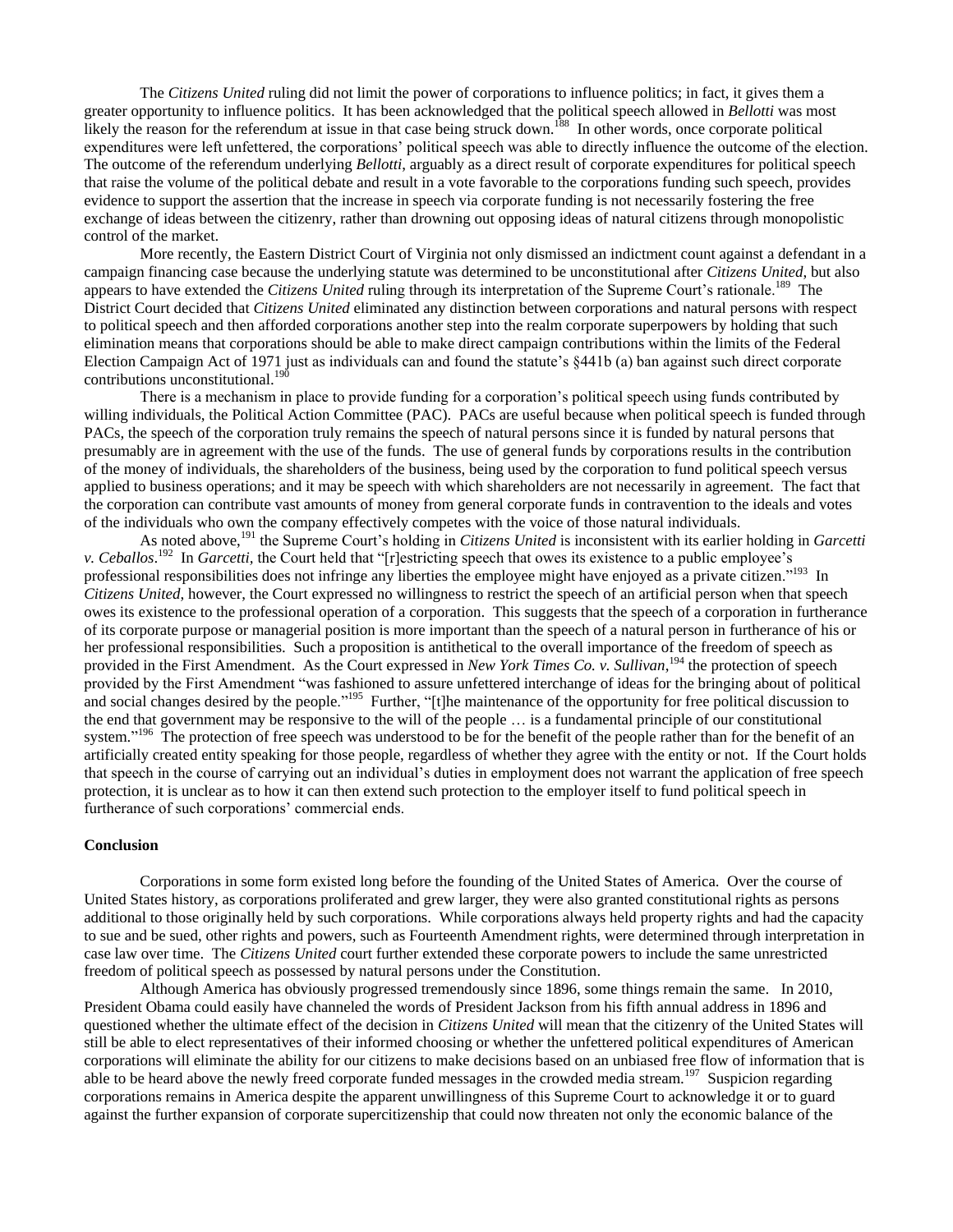country through corporate monopolistic tendencies in the commercial arena, but also through similar monopolistic behaviors in the political arena given the newly recognized status of corporations as persons enjoying unrestricted rights of political free speech.

Footnotes

1 FELIX FRANKFURTER, THE COMMERCE CLAUSE UNDER MARSHALL, TANEY AND WAITE 63 (1937).

<sup>3</sup> Mark Ames & Mike Elk, *Big Brothers: Thought Control at Koch*, THE NATION (Apr. 21, 2011), <http://www.thenation.com/article/160062/big-brothers-thought-control-koch> (quoting legal experts who called the corporation"s "blatant politicking highly unusual although no longer skirting the edge of legality…" after *Citizens United*).

 $4$  The Case of Sutton's Hospital, 10 Co. Rep. 23a, 32b (1612), reprinted at 77 Eng. Rep. 960, 973 m (1907).

<sup>5</sup> Citizens United, 130 S. Ct. at 899 ("By taking the right to speak from some and giving it to others, the Government deprives the disadvantaged person or class of the right to use speech to strive to establish worth, standing, and respect for the speaker"s voice."). *Citizens United* reversed Austin v. Mich. Chamber of Commerce, 494 U.S. 652 (1990) (upholding a state restriction on independent political expenditures by corporations; noting "that the compelling governmental interest in preventing corruption support[s] the restriction of the influence of political war chests funneled through the corporate form[]" (citing Fed. Election Comm"n v. Nat"l Conservative Political Action Comm., 470 U.S. 480, 500-01 (1985)) (*id*. at 659-60) (internal quotation marks omitted)), and reversed that part of McConnell v. Federal Election Comm"n, 540 U.S. 93, 203-09 (2003), which had upheld restrictions on corporate independent expenditures under the Bipartisan Campaign Reform Act of 2002 (Act March 27, 2002, Pub. L. 107-155, § 1(a), 116 Stat. 81). *See Citizens United*, 130 S. Ct. at 913.

<sup>6</sup> See Citizens United, 130 S. Ct. at 907 (referencing statistics from the Chamber of Commerce of the United States (96% of its 3 million business members have fewer than 100 employees) and a Congressional Research Service Report (more than 75% of corporations whose income is taxed under federal law have less than \$1 million in receipts per year)).

<sup>7</sup> The largest 100 U.S. corporations, representing less than 0.2% of all corporations and 0.03% of all businesses in the U.S., earned 22% of total corporate revenues and 18% of total business revenues in 2007. Stated another way, a mere 100 corporations earn nearly one-fifth of all business revenues in the U.S. And the largest 200 corporations earn nearly onequarter of all business revenues. These calculations are derived from, U.S. Census Bureau, The 2011 Statistical Abstract, Business Enterprise: Sole Proprietorships, Partnerships, Corporations, Number of Tax Returns, Receipts, and Net Income by Type of Business, tbl.743, *available at* <http://www.census.gov/compendia/statab/2011/tables/11s0743.xls> (last visited May 26, 2011) (reflecting 2007 tax returns; latest available); *Fortune 500*, FORTUNE, 2007, *available at* [http://money.cnn.com/magazines/fortune/fortune500/2007/full\\_list/index.html](http://money.cnn.com/magazines/fortune/fortune500/2007/full_list/index.html) (last visited May 26, 2011). *See also infra* note[s 161-](#page-5-0)[167](#page-6-0) and accompanying text; Louis K. Liggett Co. v. Lee, 288 U.S. 517, 565 (1933) (Brandeis, J., dissenting) (noting that by the 1930s, "perhaps two-thirds of our industrial wealth has passed from individual possession to the ownership of large corporations…").

<sup>8</sup> *Citizens United,* 130 S. Ct. at 900 (quoting Pacific Gas & Elec. Co. v. Public Util. Comm"n of Cal., 475 U.S. 1, 8 (1986)).

<sup>9</sup> Garcetti v. Ceballos, 547 U.S. 410, 421 (2006).

<sup>10</sup> *See* U.S. v. Morton Salt Co., 338 U.S. 632, 651 (1950).

<sup>11</sup> Fed. Commc'ns Conn'n v. AT&T, Inc., 131 S. Ct. 1177, 1183 (2011) (interpreting 5 U.S.C. § 552(b)(7)(C) (2007)).

<sup>12</sup> *Citizens United*, 130 S. Ct. at 911.

<sup>13</sup> Students of corporate governance long ago recognized that due to the wide dispersion of stock ownership, particularly in large corporations, control of the corporation has effectively passed from the shareholders to the directors. *See* ADOLF A. BERLE, JR. & GARDINER C. MEANS, THE MODERN CORPORATION AND PRIVATE PROPERTY 277 (1933) ("[W]e have reached a condition in which the individual interest of the shareholder is definitely made subservient to the will of a controlling group of managers even though the capital of the enterprise is made up out of the aggregated contributions of perhaps many thousands of individuals."). First, the substance of a decision by a board of directors will never be questioned by the courts, only the procedures that were followed. *See, e.g.*, *In re* Caremark Int"l Inc. Derivative Litig., 698 A.2d 959, 967 (Del Ch. 1996):

[C]ompliance with a director"s duty of care can never appropriately be judicially determined by reference to *the content of the board decision* that leads to a corporate loss, apart from consideration of the good faith or rationality of the process employed. That is, whether a judge or jury considering the matter after the fact, believes a decision substantively wrong, or degrees of wrong extending through "stupid" to "egregious" or "irrational", provides no ground for director liability, so long as the court determines that the process employed was either rational or employed in a *good faith* effort to advance corporate interests.

<sup>&</sup>lt;sup>2</sup> 558 U.S. 50, 130 S.Ct. 876 (2010).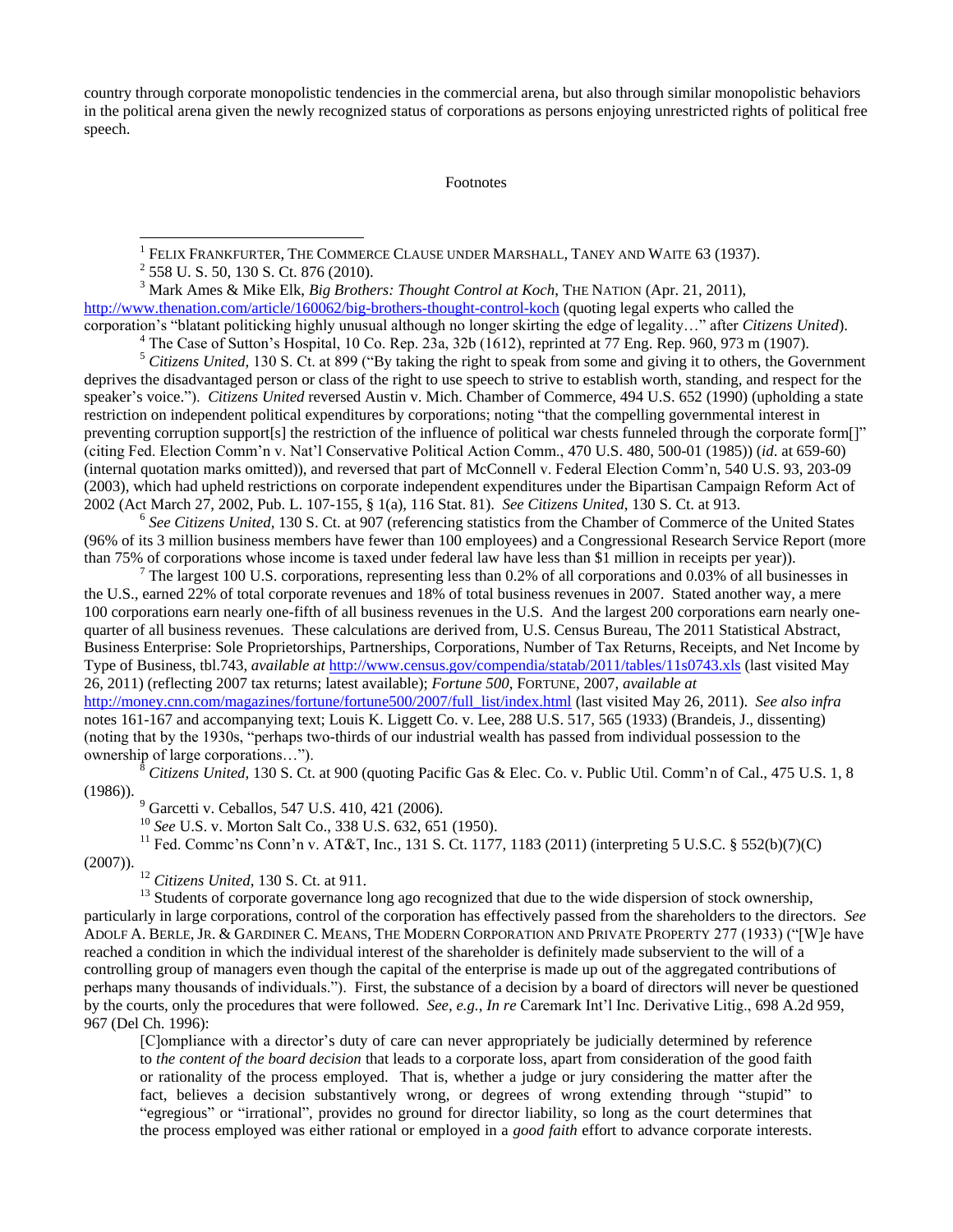To employ a different rule—one that permitted an "objective" evaluation of the decision—would expose directors to substantive second guessing by ill-equipped judges or juries, which would, in the long-run, be injurious to investor interests.

Second, shareholders do not even have the right to nominate their own directors. Securities and Exchange Commission (SEC) Rule 14a-8(i)(8) allows a corporation to exclude from its proxy a shareholder proposal if it relates to a nomination or an election for membership on the company"s board of directors. 17 C.F.R. § 240.14a-8(i)(8) (2011). Although the SEC has proposed a new Rule 14a-11 which requires corporations to include in their proxy statements the names of directors nominated by shareholders under limited circumstances (Facilitating Shareholder Director Nominations, 75 Fed. Reg. 56,668, 56,782 (Sept. 16, 2010)), the SEC has stayed implementation of the new rule in light of court challenges (*In re* Business Roundtable and Chamber of Commerce, No. S7-10-09, Order Granting Stay (Sec. & Exch. Comm"n Oct. 4, 2010)). As former SEC chairman Arthur Levitt, Jr. stated, "A director has a better chance of being struck by lightning than losing an election." Arthur Levitt, Jr., *Stocks Populi*, WALL ST. J., Oct. 27, 2006, at A14. Shareholders are left with only one alternative if they do not agree with the politicking of their corporate board—sell their shares. *See* Carl J. Mayer*, Personalizing the Impersonal: Corporations and the Bill of Rights,* 41 HASTINGS L.J. 577, 653 (1990) ("At the least, the shareholder is forced to chose between contributing to political expression with which they disagree or foregoing a profitable investment opportunity."). The political speech of the mangers of the corporation will trump the speech of the individual shareholders. Justice Kennedy never explains why it must be the shareholders who are forced to suffer by selling their shares in an otherwise profitable venture.

<sup>14</sup> In the end, the Court"s rejection of *Austin* and *McConnell* comes down to nothing more than its disagreement with their results. Virtually every one of its arguments was made and rejected in those cases, and the majority opinion is essentially an amalgamation of resuscitated dissents. The only relevant thing that has changed since *Austin* and *McConnell* is the composition of this Court.

*Citizens United*, 130 S. Ct. at 941-42 (Stevens, J., dissenting).

 $\overline{a}$ 

<sup>15</sup> Lexis/Nexis lists over 330 law review articles that cite *Citizens United* (though, admittedly, some of the articles do not address the case in substance).

<sup>16</sup> *See, e.g.*, Breanne Gilpatrick, *Removing Corporate Campaign Finance Restrictions in* Citizens United v. Federal Election Commission, 130 S. CT. 876 (2010), 34 HARV. J.L. & PUB. POL"Y 405 (2011); Philip M. Nichols, *The Perverse Effect of Campaign Contribution Limits: Reducing the Allowable Amounts Increases the Likelihood of Corruption in the Federal Legislature*, 48 AM. BUS. L.J. 77 (2011); David Axelman, Citizens United: *How the New Campaign Finance Jurisprudence Has Been Shaped by Previous Dissents*, 65 U. MIAMI L. REV. 293 (2010).

<sup>17</sup> *See, e.g.*, Alexandra Pichette, *ColbertPAC: Standing up for America's Real Oppressed Minority, the Corporation*, JETLAW (May 25, 2011)[, http://www.jetlaw.org/?p=6626](http://www.jetlaw.org/?p=6626) (discussing comedian Stephen Colbert's petition to the Federal Election Commission (FEC) for an advisory opinion specifically asking if the money spent in keeping Colbert on the air talking about his Political Action Committee (PAC) would count as an in kind contribution from his broadcaster Viacom; noting that the FEC"s decision, post *Citizens United*, could open the door for on-air political commentators to openly solicit support for their personal PACs).

<sup>18</sup> *See, e.g.*, *infra* note [31](#page-1-0) and accompanying text.

<sup>19</sup> See infra note [36](#page-1-1) and accompanying text; Trs. Dartmouth Coll. v. Woodward, 17 U.S. (4 Wheat.) 518, 667 (1819) (Story, J., concurring) ("Among other things it [a corporation] possesses the capacity of perpetual succession, and of acting by the collected vote or will of its component members, and of suing and being sued in all things touching its corporate rights and duties.").

 $\frac{20}{20}$  Santa Clara Cnty. v. S. Pac. R.R. Co., 118 U.S. 394 (1886).

<sup>21</sup> *See, e.g.*, *Trs. Dartmouth Coll*., 17 U.S. at 667 ("Among other things it [a corporation] possesses the capacity of perpetual succession….") (Story, J., concurring).

<sup>22</sup> *See infra notes* [87](#page-3-0)[-89](#page-3-1) and accompanying text.

<sup>23</sup> *See, e.g.*, Mayer*, supra* not[e 13,](#page-0-0) at 590 ("Although business defended against government regulation by using fourteenth amendment property-oriented safeguards, Bill of Rights protections rarely were sought. When invoked, they were used to defend tangible property against economic regulation and operated much like due process property protections."). *See also id*. at 664-65 (listing cases applying the Bill of Rights to corporations).

<sup>24</sup> *Supra*, not[e 1](#page-0-1) and accompanying text.

<sup>25</sup> *Id.* ("We know that [Chief Justice] Taney was keenly alive to the concentration of economic power which the corporate form promoted, and greatly concerned over its threat to those more or less egalitarian hopes for American society which he shared with Jefferson and Jackson.").

<sup>26</sup> Our reference to Prometheus derives from the Roman myths, which portray Prometheus as the creator of humans. *See* Olga Raggio, *The Myth of Prometheus: Its Survival and Metamorphoses up to the Eighteenth Century*, 21 J. WARBURG & COURTAULD INSTS. 44, 46 (1958).

<sup>27</sup> MARY SHELLEY, FRANKENSTEIN; OR THE MODERN PROMETHEUS 85 (1818) ("I became myself capable of bestowing animation upon lifeless matter."). *See also* Louis K. Liggett Co. v. Lee, 288 U.S. 517, 567 (1933) (Brandeis, J.,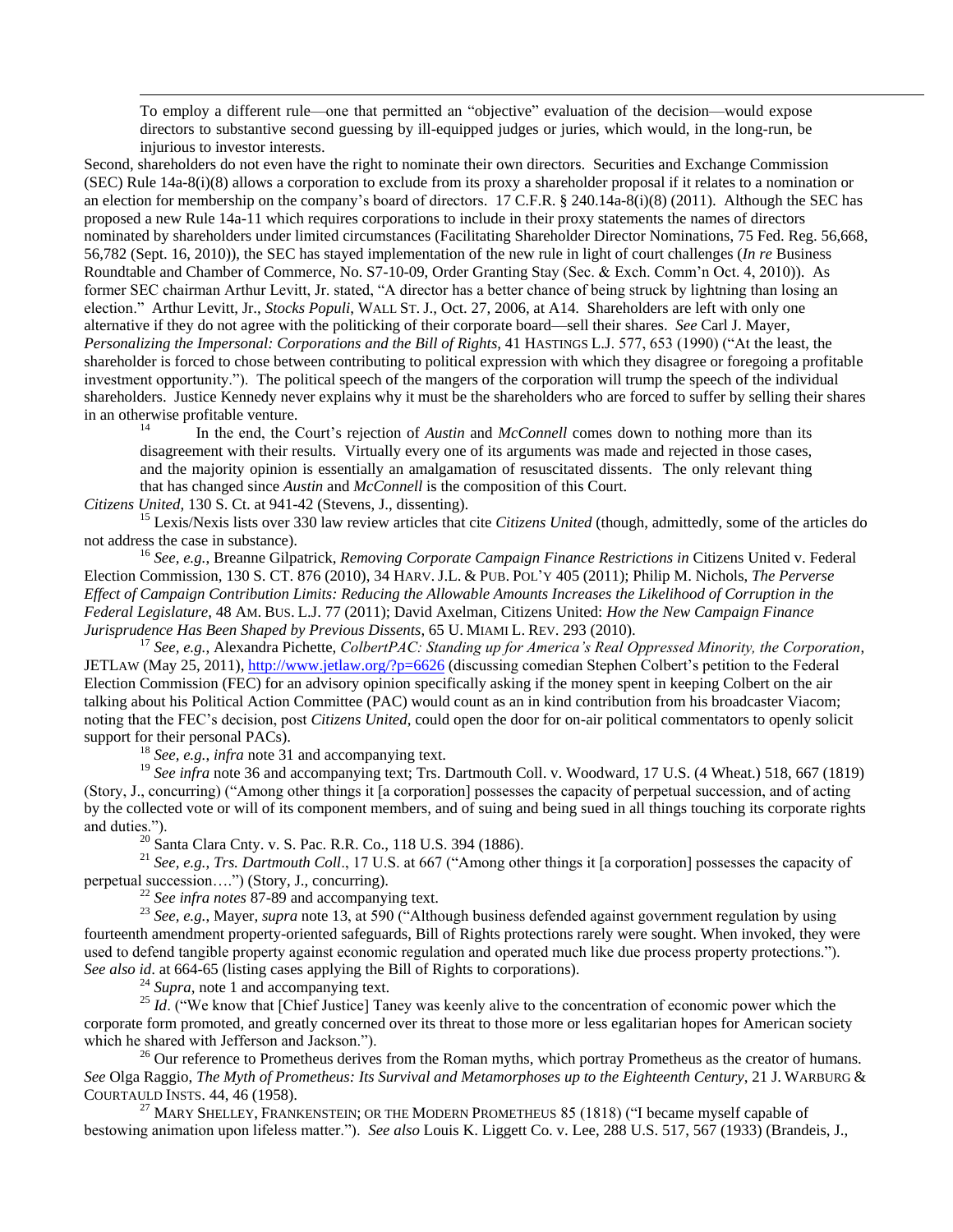dissenting) (referring to corporations as Frankensteins). We will leave it the reader to decide whether the Frankenstein references should be limited to creating life from inanimate materials or whether to extend the metaphor to also include monstrous ruin. *See, e.g.*, Charles Francis Adams, Jr., *A Chapter of Erie, in* HIGH FINANCE IN THE SIXTIES: CHAPTERS FROM THE EARLY HISTORY OF THE ERIE RAILWAY 20, 115 (Frederick C. Hicks ed., 1929) ("Modern society has created a class of artificial beings who bid fair soon to be the masters of their creator.").

 $^{28}$  Some historians note that the first corporations originated in ancient Greece, which "permitted private companies" to institute themselves at pleasure, provided they did nothing contrary to the public law." JAMES KENT, II COMMENTARIES ON AMERICAN LAW 216 (1827). There is also evidence of associations established for mercantile purposes in Assyria more than two thousand years ago. R.H. INGLIS PALGRAVE, III DICTIONARY OF POLITICAL ECONOMY 65 (1908). Legal commentators, however, credit Roman law as the primary origin of the corporation. *See, e.g.,* SIR WILLIAM BLACKSTONE, COMMENTARIES ON THE LAWS OF ENGLAND 468 (1807) ("The honor of originally inventing these political institutions entirely belongs to the Romans.") (referring to corporations).

 $^{29}$  *See infra* notes [54](#page-2-0)[-59](#page-2-1) and accompanying text.

<sup>30</sup> KENT, *supra* note [28,](#page-1-2) at 217 (noting that the principles of law applicable to corporations under English law were borrowed chiefly from Roman law). Some commentators note that early English corporations borrowed some of their structure from early Italian financial associations. *See, e.g.*, WILLIAM ROBERT SCOTT, I THE CONSTITUTION AND FINANCE OF ENGLISH, SCOTTISH AND IRISH JOINT-STOCK COMPANIES TO 1720 1 (1912) (noting that organizations similar to early English corporations had existed in the Italian states as early as 1407; suggesting the English associations copied the Italian structures). In particular, as larger sums of capital were raised through joint-stock companies (*see, e.g., infra* note [67\)](#page-2-2), the role of "consul," a deputy-governor charged with administering the finances, was borrowed from Italian organizations. SCOTT, *supra* at 20.

<sup>31</sup> W.A. HUNTER, A SYSTEMATIC AND HISTORICAL EXPOSITION OF ROMAN LAW 314 (4th ed. 1803).

<sup>32</sup> *See* PALGRAVE, *supra* note [28,](#page-1-2) at 65.

<sup>33</sup> KENT, *supra* note [28,](#page-1-2) at 216. Contrast with *collegia ilicita*, those associations which were illicit or unauthorized because they exceeded their powers or assembled for a purpose other than in their charter. *Id*.

<sup>34</sup> THE INSTITUTES OF JUSTINIAN 160 (Thomas Collette Sandars trans., Callaghan & Co. 1876).

<sup>35</sup> R.N. Denham, Jr., *An Historical Development of the Contract Theory in the* Dartmouth College *Case*, 7 MICH. L. REV. 201, 202 (1909). *See also* I THE DIGEST OF JUSTINIAN 172 (Charles Henry Monro trans., Cambridge University Press 1904).

<sup>36</sup> HUNTER, *supra* note [31,](#page-1-0) at 314. It is not entirely clear, however, when enterprises became formally vested with these attributes. *See* WALTER C. CLEPHANE, THE ORGANIZATION AND MANAGEMENT OF BUSINESS CORPORATIONS 2 (2nd ed. 1913).

<sup>37</sup> HUNTER, *supra* note [31,](#page-1-0) at 314. *See also* I THE DIGEST OF JUSTINIAN, *supra* not[e 35,](#page-1-3) at 172; Denham, Jr., *supra* not[e 35,](#page-1-3) at 202:

[U]nder Julius Cesar, each charter that was applied for had to be submitted to him, with the object of the corporation clearly defined therein, in order to receive the approval necessary to make it a recognized and legal corporation (collegium licitum), and unless such authority was received, any society meeting without it was deemed illegal (collegiums illicitum), to have been organized contrary to the decree of the senate and the imperial commands, and to be subject to dissolution at any time.

(citation omitted).

 $\overline{a}$ 

<sup>38</sup> Denham, Jr., *supra* not[e 35,](#page-1-3) at 203.

<sup>39</sup> KENT, *supra* note [28,](#page-1-2) at 216-17

<sup>40</sup> *Id*. at 217.

<sup>41</sup> Denham, Jr., *supra* not[e 35,](#page-1-3) at 204.

<sup>42</sup> *Id*.

<sup>43</sup> CLEPHANE, *supra* note [36,](#page-1-1) at 3. However, Denham, Jr. asserts that only unincorporated associations, acting for no certain legal purpose, and not *collegia licita*, were dissolved. Denham, Jr., *supra* not[e 35,](#page-1-3) at 204. This is very similar to actions taken by the King of England some 700 years later. *See infra* not[e 80](#page-3-2) and accompanying text. By 58 B.C. most of the Roman charters which had been repealed were revived and new charters were once again granted. *See* CLEPHANE, *supra* not[e 36,](#page-1-1) at 3.

<sup>44</sup> *See, e.g.*, Denham, Jr., *supra* note [35,](#page-1-3) at 205 ("After Rome had ceased to flourish and exercise her world power, and up until the Middle Ages, practically all the lay corporations disappeared, and with them, also, went the very conception of a corporation.); CLEPHANE, *supra* note [36,](#page-1-1) at 3-4 (noting that brotherhoods of merchants and artisans associated for mutual aid and protection during the Middle Ages, but these guilds lacked any legal form of personhood).

<sup>45</sup> KENT, *supra* note [28,](#page-1-2) at 217. *But see* I. MAURICE WORMSER, FRANKENSTEIN, INCORPORATED 8 (1931) (noting that Roman law was practically unknown in England prior to 1066; suggesting that the English corporation was a product of local evolution and development).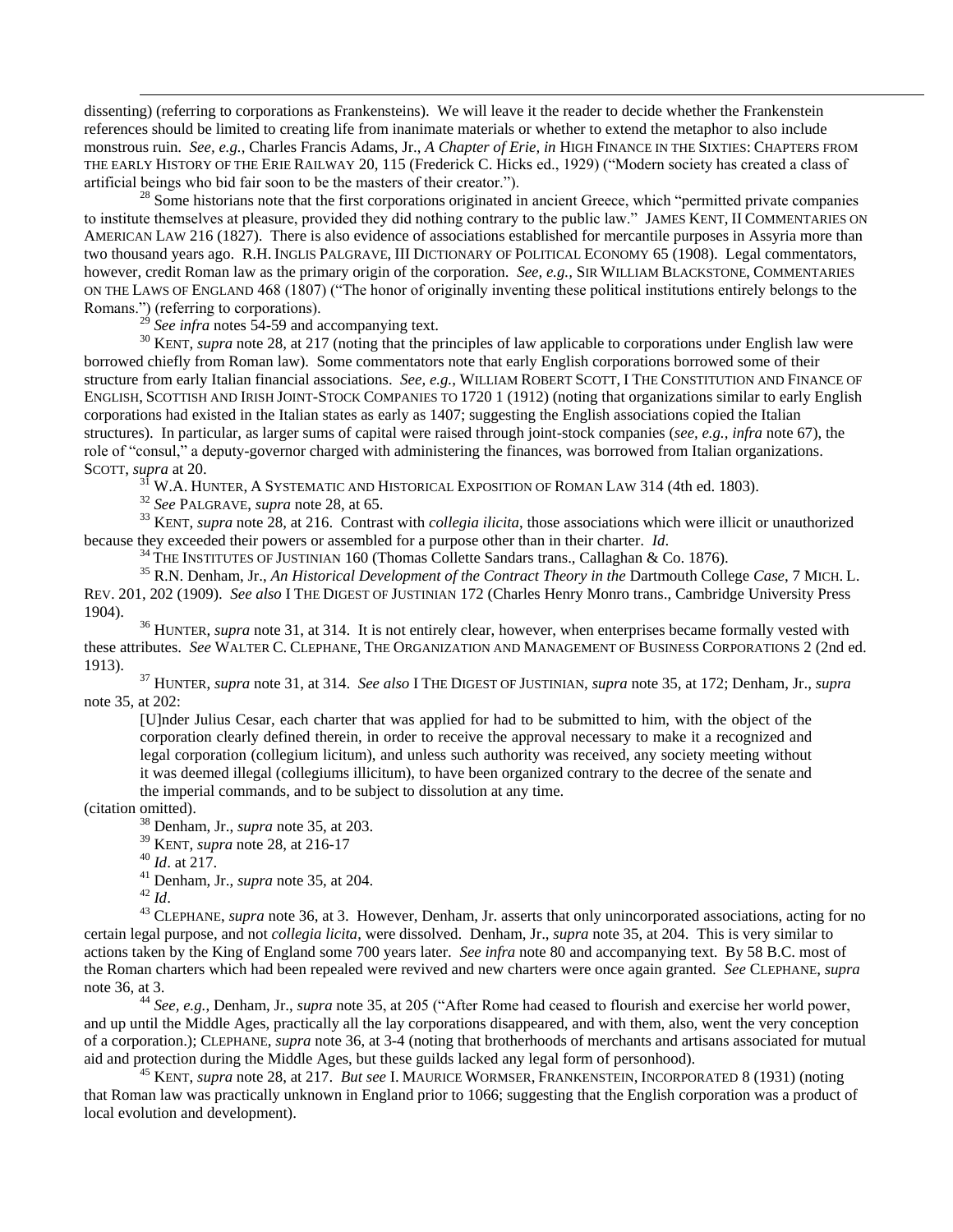<sup>46</sup> *See, e.g.*, KENT, *supra* note [28,](#page-1-2) at 218 (noting that in the early periods of the history of modern Europe, cities, towns, and fraternities were invested with corporate powers and privileges to protect their trade, as well as a check against overreaching feudal barons); BLACKSTONE, *supra* not[e 28,](#page-1-2) at 470-71 (distinguishing ecclesiastical corporations, composed entirely of "spiritual persons[,]" with lay corporations, which include towns, universities, as well as some commercial endeavors; also noting the King was a corporation to ensure immediate succession and preservation of the crown"s property).

<sup>47</sup> *See* BLACKSTONE, *supra* not[e 28,](#page-1-2) at 474-75 (listing the principal attributes of corporations); WILLIAM SHEPHEARD, OF CORPORATIONS, FRATERNITIES, AND GUILDS 1-5 (1659) (listing similar attributes).

<sup>48</sup> *See* SCOTT, I, *supra* note [30,](#page-1-4) at 3. There is evidence of a guild being granted perpetual succession prior to the Norman Conquest in 1066. *Id*. Scott notes that within the merchant guilds arising after the Norman Conquest, "the conception of the corporate character becomes somewhat more explicit[.]" *Id*. at 5.

<sup>49</sup> *Id*. at 4.

 $\overline{a}$ 

<sup>50</sup> TOULMIN SMITH, ENGLISH GILDS 164 (1870). This governing body is recognized as an early form of committee or council (SCOTT, I, *supra* note [30,](#page-1-4) at 4), which was later used to govern corporations (*see, e.g., infra* not[e 60](#page-2-3) and accompanying text).

<sup>51</sup> SCOTT, I, *supra* note [30,](#page-1-4) at 3.

<sup>52</sup> *Id*. at 8.

<sup>53</sup> *Id.* at 9. For example, the Fellowship of Merchants Adventurers of England, chartered in 1505, elected twentyfour of "the most sadd, discreet and honest persons … to be called and named assistants to the governor." *Id*. The word "sadd" presumably refers to the modern word "sad," but with reference to a person of trustworthy character and judgment. *Sad Definition*, OED ONLINE (Mar. 2011),

[http://www.oed.com/view/Entry/169609?rskey=22ql4H&result=1&isAdvanced=false.](http://www.oed.com/view/Entry/169609?rskey=22ql4H&result=1&isAdvanced=false)

<sup>54</sup> SCOTT, I, *supra* note [30,](#page-1-4) at 18. Scott notes that as early as 1485, "a number of noblemen and gentlemen of England were granted rights of mining the precious metals in certain districts and were constituted "governors of the Mines Royal[;]"" though it cannot be ascertained whether their association was a partnership or a corporation. *Id*. at 18.

<sup>55</sup> *See id*. at 18.

<sup>56</sup> *Id*.

<sup>57</sup> *Id*.

- <sup>58</sup> *Id*.
- <sup>59</sup> *Id*. at 18-19.

<sup>60</sup> Sebastian Cabot was the Russia Company's initial governor, appointed for life and to be replaced upon his death by up to two elected governors. *Id*. at 20. In the original merchant guilds, chief power was held by the governor, but over time that power was shared with assistants (the number of which was almost always a factor of 12, probably due to religious influences). *Id*. The four consuls, borrowed from Italian financial organizational structures, were charged with administering the finances. *Id*.

 $61$  *Id.* ("No provision was made in the charter for any of the functions that would arise out of this company being formed on a joint-stock basis. Thus there were no regulations, relating to the votes of members or to their other rights or obligations.").

 $62$  Foreign mercantile trade was somewhat stymied during this period due to a variety of financial and political factors within England, as well as due to war, pirates, and plague. *See generally id*. at 23-128. *See also* Harold Damerow, *Glorious Revolution*, [http://faculty.ucc.edu/egh-damerow/glorious\\_revolution.htm](http://faculty.ucc.edu/egh-damerow/glorious_revolution.htm) (last visited May 26, 2011) (summarizing England"s tumultuous seventeenth century, which included a shift from pure Monarchy to a Parliamentary government brought about by the Glorious Revolution).

<sup>63</sup> SCOTT, I, *supra* note [30,](#page-1-4) at 130. The East India company became quite profitable and was granted perpetual succession in 1609, subject to three-years" notice of revocation in the event it is "not profitable" to the realm. *See* JOHN SHAW, CHARTERS RELATING TO THE EAST INDIA COMPANY FROM 1600 TO 1761 26, 31 (1887).

 $64$  One of these companies, however, was never a financial success:

For the 700-odd Elizabethan "adventurers," including Sir Francis Bacon, who bought stock in the Virginia Company of London, with the capital to cover the transportation and other costs of colonization, America was a bad investment. Over the dozen years of its existence, the Company expended over £100,000 not only without profit but with no return of the principal.

Jack Beatty, *Introduction: "Of a Huge and Unknown Greatness," in* COLOSSUS: HOW THE CORPORATION CHANGED AMERICA 3, 3 (Jack Beatty ed., 2001).

<sup>65</sup> *See* JOHN CARSWELL, THE SOUTH SEA BUBBLE 10 (1960).

<sup>66</sup> *Id*. at 9.

 $67$  CECIL T. CARR, SELECT CHARTERS OF TRADING COMPANIES, 1550-1707 xix (1913).

<sup>68</sup> *Id*. at xvii-xviii.

<sup>69</sup> CARSWELL, *supra* not[e 65,](#page-2-4) at 10.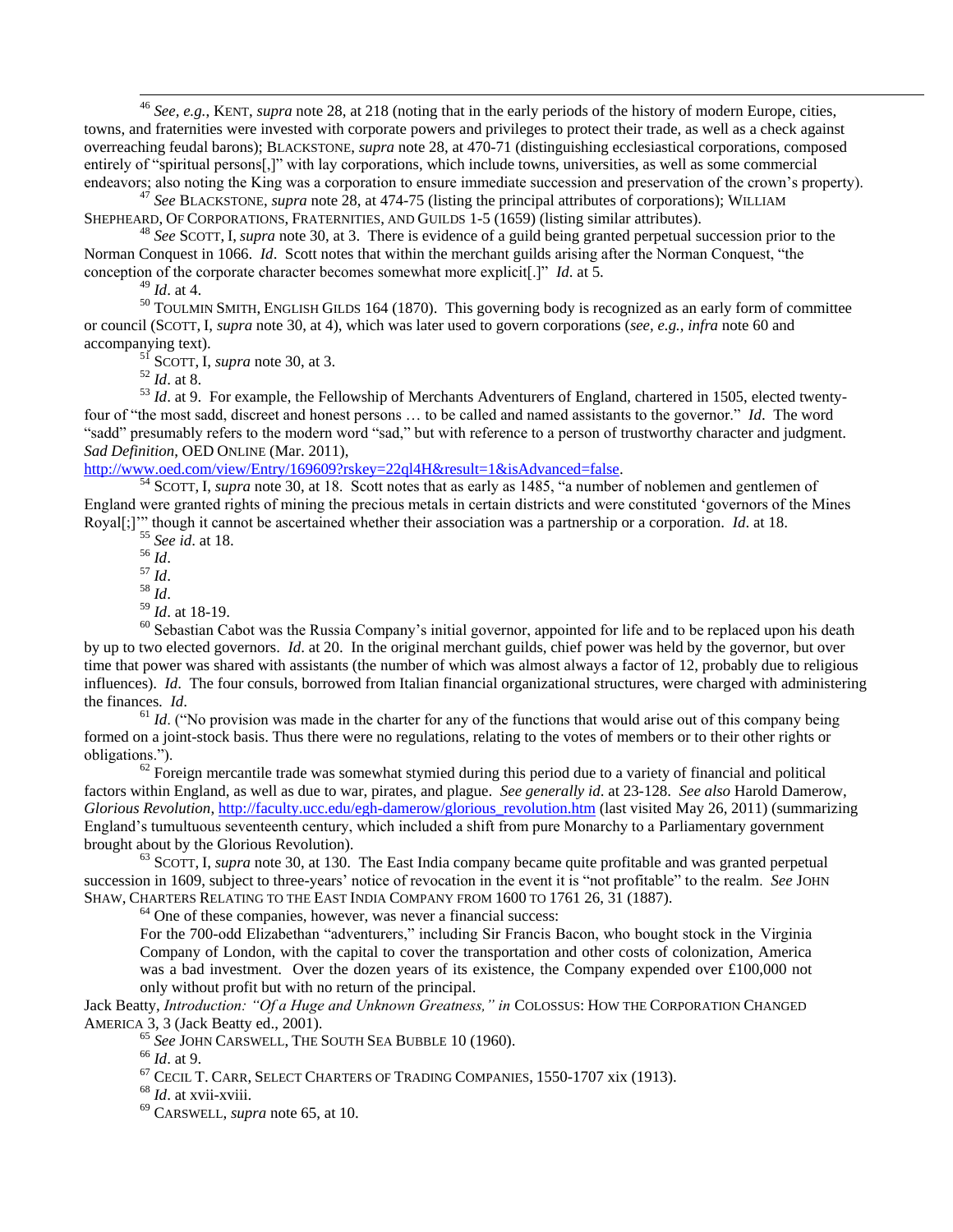$70$  Stock was becoming a substitute for land as an investment; it was readily saleable, it required no husbandry, and it was not taxed. *See id*. at 10-11.

<sup>71</sup> *Id*. at 16.

 $\overline{a}$ 

<sup>72</sup> SCOTT, I, *supra* note [30,](#page-1-4) at 394.

<sup>73</sup> *Id*. at 388.

<sup>74</sup> CARSWELL, *supra* not[e 65,](#page-2-4) at 54. "Politically speaking the South Sea scheme was a marvelous synthesis of finance, commerce, and foreign policy." *Id*. at 53.

<sup>75</sup> *See id*. at 100-108 (referring to the scheme, in the language of the time, as "selling the bear"s skin before they had killed the bear").

<sup>76</sup> "The rising whirlwind of speculation was catching up innumerable projects, old and new, possible and visionary, sound and unsound. … Whatever promise of material progress there was in human ingenuity, was blighted by the determination not to invest, but to make capital gains." *Id*. at 141-43. Seventeen-twenty has been described as a year of "fantasy, panic, folly, and grotesqueness." Ron Harris, *The Bubble Act: Its Passage and Its Effects on Business Organization*, 54 J. ECON. HIST. 610, 610 (1994). "It seemed at that time as if the whole nation had turned stockjobbers. Exchange Alley was every day blocked up by crowds…. Everybody came to purchase stock." CHARLES MACKAY, I MEMOIRS OF EXTRAORDINARY POPULAR DELUSIONS 83 (1841).

<sup>77</sup> *See* MACKAY, *supra* not[e 76,](#page-2-5) at 86. "It was computed that near one million and a half sterling was won and lost by these unwarrantable practices, to the impoverishment of many a fool, and the enriching of many a rogue." *Id*. at 87.

 $^{78}$  William Robert Scott, III The Constitution and Finance of English, Scottish and Irish Joint-Stock COMPANIES TO 1720 (pocket insert) (1912). Carswell reports that Sir Isaac Newton, a South Sea Company stockholder, when asked what he thought of the stock"s prospects, replied that "he could calculate the motions of the heavenly bodies, but not the madness of people." CARSWELL, *supra* not[e 65,](#page-2-4) at 131. Newton later sold his £7,000 of South Sea Company stock at a 100% profit. *Id*.

 $^{79}$  Armand Budington DuBois, The English Business Company after the Bubble Act 1720-1800 2 (1938) ("By May of 1720, this financial frenzy had reached such heights that the government felt constrained to resort to stringent measures.").

<sup>80</sup> 6 Geo. I, c. 18 (Eng.). The Act did not become known as the "Bubble Act" until the nineteenth century. *See* Harris, *supra* note [76,](#page-2-5) at 614. The first 17 sections of the Act incorporated two marine insurance companies. *See* THOMAS COLPITTS GRANGER, II COLLECTION OF STATUTES 227-32 (3rd ed., rev. vol. 1836). Section XVIII of the Act made illegal and void:

the acting or presuming to act as a corporate body or bodies, the raising or pretending to raise transferrable stock or stocks, the transferring or pretending to transfer or assign any share or shares in such stock or stocks without legal authority either by Act of Parliament or by any charter from the Crown….

*Id.* at 234. Announcement of the Act was followed by an order of the Lords Justices dismissing all pending applications for charters and dissolving all uncharted companies. MACKAY, *supra* not[e 76,](#page-2-5) at 90-91.

<sup>81</sup> Some commentators have argued the bubble would have burst even without passage of the Bubble Act. *See, e.g.*, Julian Hoppit, *Financial Crises in Eighteenth-Century England*, 39 ECON. HIST. REV. 39, 48 (1986) ("The South Sea Bubble burst because the speculative momentum which inflated it in the first place had… to pause."); SCOTT, I, *supra* note [30,](#page-1-4) at 437 (arguing the South Sea Bubble and the subsequent crash was caused primarily by political financial corruption and attempting to reduce the national debt "by juggling obligations of the State from one fund to another[]").

<sup>2</sup> SCOTT, III, *supra* note [78](#page-2-6) (pocket insert).

<sup>83</sup> *See, e.g.*, SCOTT, I, *supra* not[e 30,](#page-1-4) at 437:

In short the result of opinion in 1720 and 1721 was that the rise of the joint-stock system had been the cause of the panic, and therefore it was decided that the Bubble Act should be strictly enforced. As a consequence, no company was safe in beginning business without first obtaining a charter, and such instruments were now only granted after a more searching enquiry than had been usual in the past.

*See also* DUBOIS, *supra* note [79,](#page-3-3) at 436 ("[A]s a result of the influence of the Bubble Act upon Crown officials and Parliament, incorporation was difficult to obtain, and in consequence the corporation… was not used in the eighteenth century to the full extent of the possibilities inherent in the economic situation.").

<sup>84</sup> Paul G. Mahoney, *Contract or Concession? An Essay on the History of Corporate Law*, 34 GA. L. REV. 873, 888 (2000) ("The notion of separate legal personality without incorporation had ceased to reside in the judicial mind.").

By the end of the century business conducted in partnership had reached the point where the financial interest was almost if not entirely as liquid as it was with the incorporated companies. Partnerships and joint stock associations, as the larger partnerships were generally called, of hundreds of members and with shares freely transferable were making their appearance.

DUBOIS, *supra* not[e 79,](#page-3-3) at 38-39. This, in part, set the stage for the Act's repeal in 1825. *Id.* at 39; 6 George IV, c. 91 (Eng.); GRANGER, supra not[e 80,](#page-3-2) at 121-23. Prohibition was replaced by regulation. DUBOIS, *supra* note [79,](#page-3-3) at 39. In particular, the act repealing the Bubble Act provided that members of a chartered corporation would be individually liable, in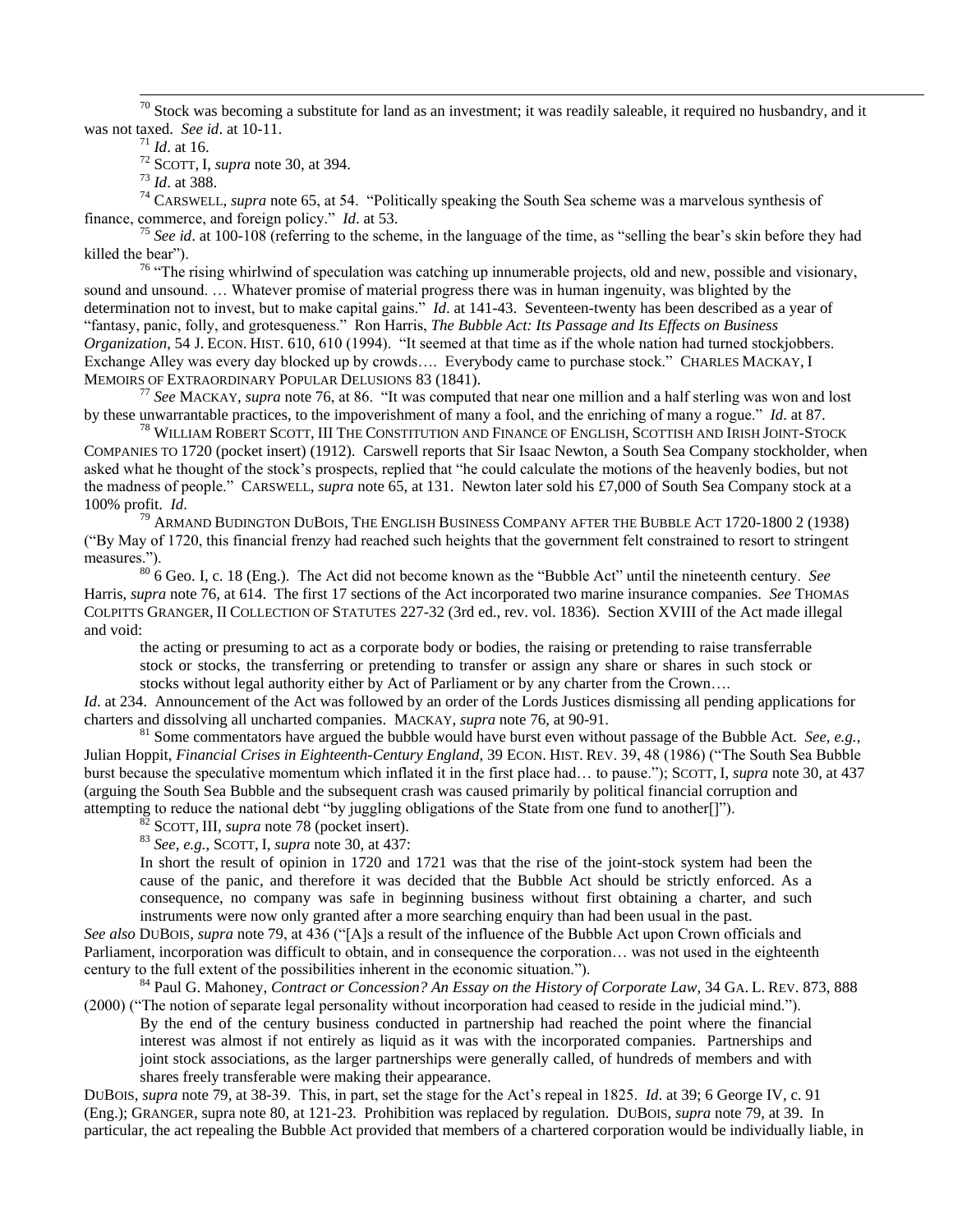their persons and property, for the "debts, contracts, and engagements of such corporation, to such extent and subject to such regulations and restrictions as His Majesty … may deem fit and proper…." 6 George IV, c. 91, § II (Eng.); GRANGER, supra not[e 80,](#page-3-2) at 123.

<sup>85</sup> 14 Geo. II, c. 37 (Eng.).

 $\overline{a}$ 

<sup>86</sup> *See, e.g.*, Harris, *supra* note [76,](#page-2-5) at 625-26 (concluding the Bubble Act was intended to have an immediate shortterm impact rather than to introduce a long-term change of course, and that its impact was minimal).

<sup>87</sup> *See, e.g.*, Edward P. Cheyney, *Some English Conditions Surrounding the Settlement of Virginia*, 12 AM. HIST. REV. 507, 511-12 (1907) ("At the close of the sixteenth century the English government was not in a position financially or politically to furnish the funds for colonization, so the only remaining practical method was the formation of a trading company, with its much more extended resources and its corporate life."); Simeon E. Baldwin, *Private Corporations 1701- 1901, in* TWO CENTURIES" GROWTH OF AMERICAN LAW 1701-1901 261, 261 (1901) ("The law of corporations was the law of their being for the four original New England colonies.").

<sup>88</sup> "At the time of the founding, religious, educational, and literary corporations were incorporated under general incorporation statutes, much as business corporations are today." Citizens United v. Fed. Election Comm'n, 130 S. Ct. 876, 926 (2010) (Scalia, J., concurring).

<sup>89</sup> *See* Baldwin, *supra* note [87,](#page-3-0) at 267-68; *supra*, note [85](#page-3-4) and accompanying text. Baldwin documents 5 charters prior to 1776 and no more 225 total charters prior to 1800. Baldwin, *supra* not[e 87,](#page-3-0) at 268, 312. *But see* Samuel Williston, *History of the Law of Business Corporations before 1800, in* 3 SELECT ESSAYS IN ANGLO-AMERICAN LEGAL HISTORY 195, 234 (1909) (stating that only one business corporation was chartered in America prior to the Declaration of Independence); JOSEPH STANCLIFFE DAVIS, IV ESSAYS IN THE EARLIER HISTORY OF AMERICAN CORPORATIONS 8 (1917) ("Prior to 1801 over 300 charters were granted for business corporations, ninety percent of them after 1789."). "Prior to 1789 corporations were few. The list has been disputed, though the disputes over individual cases are a matter rather for historians than for lawyers." ADOLF A. BERLE, JR., STUDIES IN THE LAW OF CORPORATION FINANCE 15 (1928). Prior to the Revolution, most large colonial-based enterprises were carried out as partnership-type associations under a company name. *See* Baldwin, *supra* note [87,](#page-3-0) at 268.

<sup>90</sup> Kenneth K. Luce, *Trends in Modern Corporation Legislation*, 50 MICH. L. REV. 1291, 1294 (1952) ("Incorporation by special act was the rule until the middle of the nineteenth century."). "The stifling effect of the Bubble Act may help to explain the organizational inflexibility, and the inadequate, confused provisions with respect to managerial and financial matters which characterized the first general incorporation statutes in America." *Id*. at 1293. The states defeated proposals for the federal government to have exclusive charter rights, fearing it would dominate commercial life in the United States. *See* BERLE, JR., *supra* note [89,](#page-3-1) at 16. *See also* DAVIS, *supra* not[e 89,](#page-3-1) at 8 ("The power of granting corporate privileges… was assumed by the state governments as the British control was thrown off…"); Margaret M. Blair, *Locking in Capital: What Corporate Law Achieved for Business Organizers in the Nineteenth Century*, 51 UCLA L. REV. 387, 415 (2003) ("[A]fter the Revolution, no one questioned the authority of the states to grant charters."); WILLARD HURST, THE LEGITIMACY OF THE BUSINESS CORPORATION IN THE LAW OF THE UNITED STATES 1780-1970 113 (1970) (noting that it was assumed both state legislatures and Congress had the authority to grant charters).

 $^{91}$  Adam Smith, I An Inquiry into the Nature and Causes of the Wealth of Nations 163 (1789). "The exclusive privileges of corporations are the principal means …" used to restrain competition in some employments. *Id*. at 157. *See also* BERLE, JR., *supra* note [89,](#page-3-1) at 15 ("Wherever there was a corporation there was also taint of royal power; … in America it was feared as a tyranny of faraway England[;] … in the early phases people were thinking not of the power of massed wealth, but of the power of an avaricious central government.").

<sup>92</sup> *See, e.g.*, Currie's Adm'rs v. Mut. Assurance Soc'y, 14 Va. 315, 347 (1809) ("With respect to acts of incorporation, they ought never to be passed, but in consideration of services to be rendered to the public.").

 $93$  Of the 225 charters documented by Baldwin that were granted prior to 1800, 36 were for bridges, 21 for canals, 26 for improving navigation, 38 for road building, and 21 for water works—in all, 63% of charters. Baldwin, *supra* not[e 87,](#page-3-0) at 312. *See also* HURST, *supra* not[e 90,](#page-3-5) at 15 ("[A]lmost all of the business enterprises incorporated … in the formative generation starting in the 1780"s were chartered for activities of some community interest…. That such public-interest undertakings practically monopolized the corporate form implied that incorporation was inherently of such public concern that the public authority must confer it."); Louis K. Liggett Co. v. Lee, 288 U.S. 517, 549 (1933) (Brandeis, J., dissenting) ("[A]t first, the corporate privilege was granted sparingly; and only when the grant seemed necessary in order to procure for the community some specific benefit otherwise unattainable.").

<sup>94</sup> Twenty-eight charters for banks and 25 charters for insurance, representing 24% of the 225 charters granted prior to 1800. Baldwin, *supra* not[e 87,](#page-3-0) at 312.

<sup>95</sup> There were only 12 charters granted for manufacturing concerns, a mere 5% of the 225 charters granted prior to 1800; there were also 6 charters granted for general commerce; 1 charter for mining, 2 for logging, 1 for a land company, 1 for a fishery, 1 in aid of engineering, 1 for a burial ground, and 5 in aid of agriculture. *Id*. Between the Revolutionary War and the end of the eighteenth century, enterprises, such as banks and insurance companies and those established for internal improvements, such as toll bridges, turnpikes and canals, sought a form of organization which would enable them to combine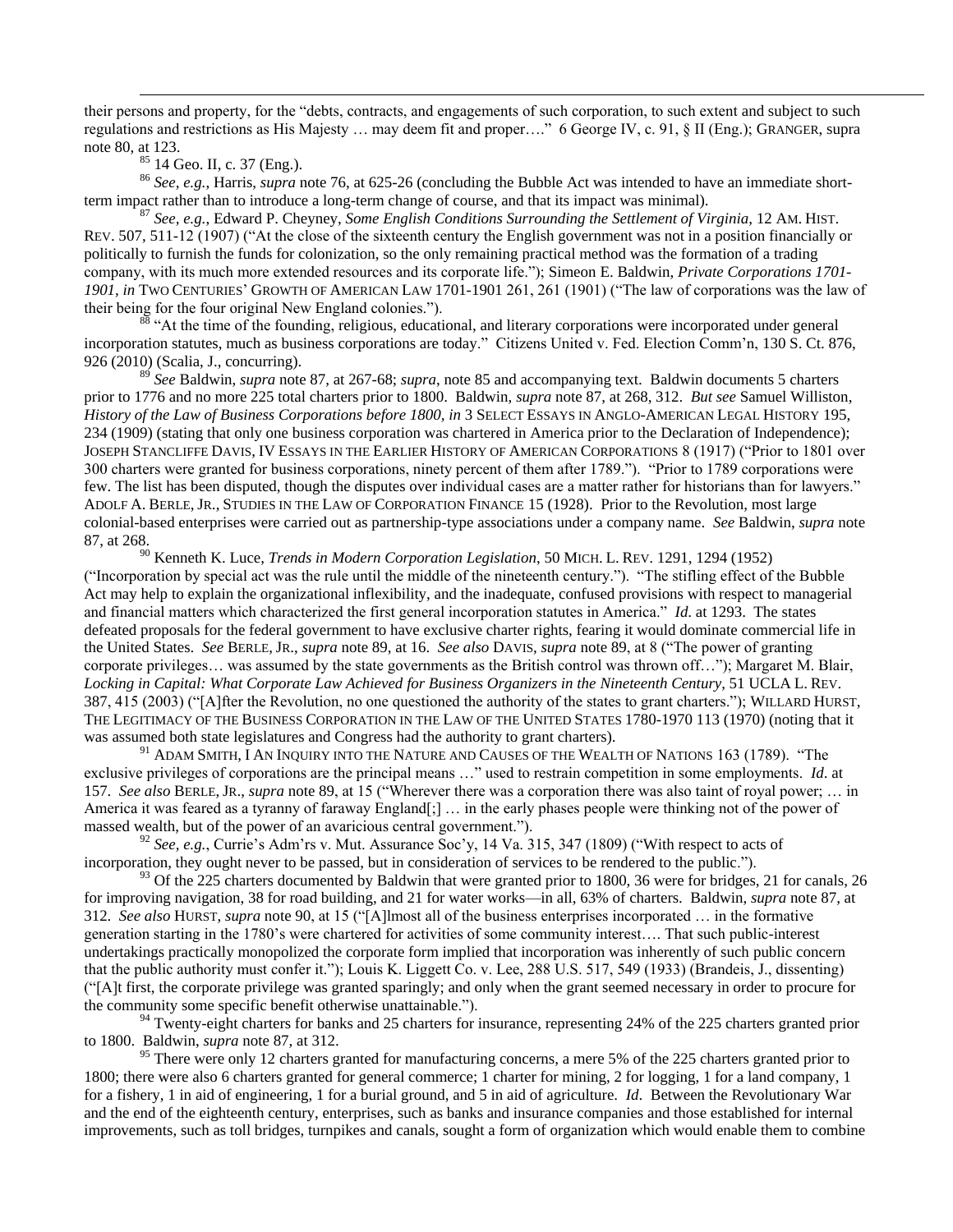the resources of a considerable number of persons in a single economic unit. E. Merrick Dodd, Jr., *Statutory Developments in Business Corporation Law 1886-1936*, 50 HARV. L. REV. 27, 28 (1936). Dodd notes the "[d]esire for limited liability was also a factor in bringing about the trend towards incorporation, although many of the early charters did not confer that privilege." *Id*. at n.1.

<sup>96</sup> *See* Denham, Jr., *supra* note [35,](#page-1-3) at 221 (providing examples of Pennsylvania and New York charters containing such reservations of power).

<sup>97</sup> Wales v. Stetson, 2 Mass. 143, 146 (Mass. 1806).

<sup>98</sup> Currie's Adm'rs v. Mut. Assurance Soc'y, 14 Va. 315, 348 (Va. 1809).

<sup>99</sup> Trs. Dartmouth Coll. v. Woodward, 65 N.H. 473 (N.H. 1817).

 $100$  Trs. Dartmouth Coll. v. Woodward, 17 U.S. (4 Wheat.) 518 (1819).

<sup>101</sup> *Id*. at 627.

 $\overline{a}$ 

<sup>102</sup> *Id*. at 651-52 (presumably, though never expressly stated, through art. I, § 10). *See also* Denham, Jr., *supra* note [35,](#page-1-3) at 222, asserting that *Trustees of Dartmouth College*:

[S]ettled for once and always, that a charter of incorporation is a contract, and as such, any act passed by any state legislature impairing the rights existing under it, is such an act is [*sic*] will come under Section 10 of Article I, of the Constitution of the United States, and hence cannot stand as valid.

<sup>103</sup> *Trs. Dartmouth Coll*., 17 U.S. at 636.

<sup>104</sup> *Id*.

 $^{105}$  JOHN P. DAVIS, 2 CORPORATIONS: A STUDY OF THE ORIGIN AND DEVELOPMENT OF GREAT BUSINESS COMBINATIONS AND THEIR RELATION TO THE AUTHORITY OF THE STATE 211 (1905).

<sup>106</sup> *See, e.g., supra* not[e 91](#page-3-6) and accompanying text.

<sup>107</sup> See HURST, *supra* note [90,](#page-3-5) at 60 (noting also that "out of initial attention to legitimating the use of the public power, we moved to require legitimacy for private power fostered by law[]").

<sup>108</sup> Livingston was quite active in the founding of the United States—he was a member of the committee that drafted the Declaration of Independence (though not a signatory); a member of Congress in 1780; Minister of Foreign Affairs from 1781-1783; a member of the convention that framed the first constitution of New York; administered the oath of office to George Washington on his first assumption of duties as President; and, as Minister of the United States to France, negotiated the Louisiana Purchase. *See* THOMAS W. KNOX, THE LIFE OF ROBERT FULTON AND A HISTORY OF STEAM NAVIGATION 90-91 (1887).

<sup>109</sup> *Id*. at 92.

<sup>110</sup> *Id*. The bill faced stiff opposition; many legislators believed the project to be "idle and whimsical and quite unworthy the attention of the Legislature…." *Id*. Although the bill passed, it was considered a joke, with some legislators "willing to give Mr. Livingston a monopoly for a hundred or a thousand years, as they did not believe the scheme would ever amount to any thing." *Id*. at 93.

<sup>111</sup> *See id*.

<sup>112</sup> *See id.* at 97-98. Fulton's steamship was eventually so successful that in its 1807-08 session, the New York Legislature passed an Act extending the Livingston-Fulton right of exclusivity for up to an additional thirty years. *See id*. at 121.

<sup>113</sup> *See* BERNARD SCHWARTZ, A HISTORY OF THE SUPREME COURT 48 (1993).

<sup>114</sup> *See id*.

<sup>115</sup> Gibbons v. Ogden, 22 U.S. (9 Wheat.) 1 (1824).

 $116$  *Id.* at 186 (noting Gibbons' assertion that the exclusive privilege was "repugnant" to the commerce clause).

<sup>117</sup> *Id.* at 196 (The power to regulate commerce, "like all others vested in Congress, is complete in itself, may be exercised to its utmost extent, and acknowledges no limitations, other than are prescribed in the constitution."). "The power of Congress, then, comprehends navigation, within the limits of every State in the Union; so far as that navigation may be, in any manner, connected with "commerce … among the several States…."" *Id*. at 197.

<sup>118</sup> *See, e.g.*, Carter Goodrich, *The Revulsion Against Internal Improvements*, 10 J. ECON. HIST. 145, 161-62 (1950):

After the failures and difficulties of the state programs in the depression of the late thirties, batteries of laissez-faire doctrine were more often and more vigorously applied to the case of internal improvements. Condemnations of government action on grounds of economic principle as well as of financial failure make a constant refrain in legislative proceedings and in the debates of constitutional conventions during the forties.

(referring to the nineteenth century). Railroads, in particular, championed the withdrawal of government from internal improvements. *Id*. at 162 (quoting an editorial in the 1839 *American Railroad Journal* stating that it had no confidence "in *any* system of internal improvements under the control of the government[]").

<sup>119</sup> ANDREW JACKSON, FIFTH ANNUAL MESSAGE, DEC. 3, 1833, H.R. Misc. Doc. No. 53-210, pt. 3, at 30 (2d Sess. 1896). Jackson continued with his warnings against the growing powers of corporations over the citizen: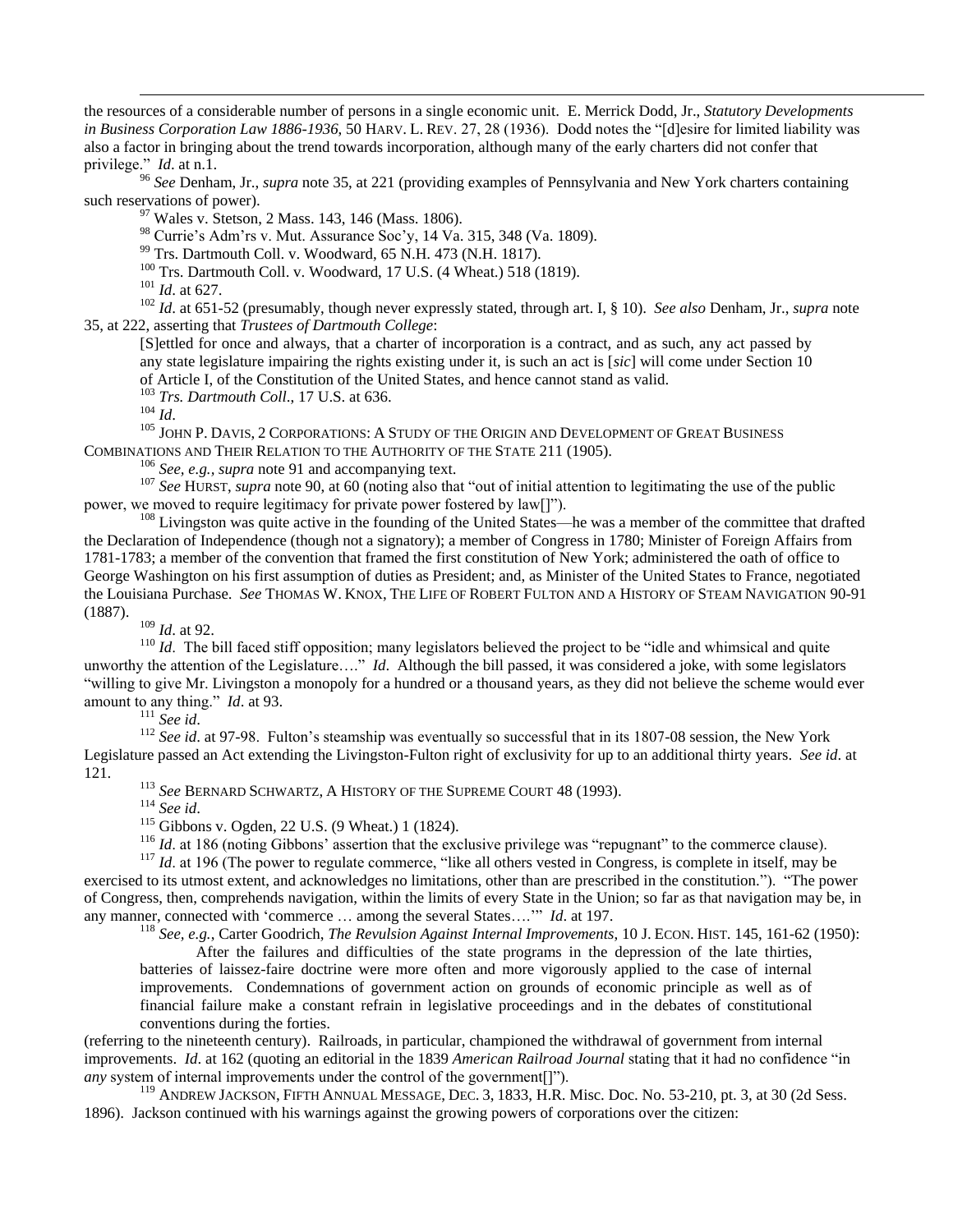The mischief springs from … the multitude of corporations with exclusive privileges which they have succeeded in obtaining in the different States, and which are employed altogether for their benefit; and unless you become more watchful in your States and check this spirit of monopoly and thirst for exclusive privileges you will in the end find that the most important powers of Government have been given or bartered away, and the control over your dearest interests has passed into the hands of these corporations.

ANDREW JACKSON, FAREWELL ADDRESS, Mar. 4, 1837, *id*. at 305-6.

 $120$  For example, in 1785, when the state of Massachusetts granted a charter to build a toll bridge connecting Boston and Charleston, Boston"s population was 17,000 and Charleston"s 1,200; less than forty years later, when a second bridge was approved, Boston"s population had grown to 60,000 and Charleston"s to 8,000. *See infra*, note[s 125-](#page-4-0)[126;](#page-4-1) Proprietors of Charles River Bridge v. Proprietors of Warren Bridge, 24 Mass. 344, at \*9 (1829).

<sup>121</sup> *See, e.g.*, MORTON J. HORWITZ, THE TRANSFORMATION OF AMERICAN LAW, 1780-1860 130 (noting that in the early nineteenth century, canals and bridges were beginning to displace turnpikes and ferries on a large scale); *infra* note [123.](#page-4-2) <sup>122</sup> Goodrich, *supra* note [118,](#page-4-3) at 162.

<sup>123</sup> *See* SARAH H. GORDON, PASSAGE TO UNION: HOW THE RAILROADS TRANSFORMED AMERICAN LIFE, 1829-1929 17-18 (1998) (noting that while such monopolies were originally "intended to limit wasteful duplication of services and ensure that canals, railroads, and toll bridges operated in a manner consistent with the public interest[,]... the monopoly provisions became difficult to maintain as the railroad proved to be a faster and more efficient carrier than a canal boat[]").

<sup>124</sup> *See* HORWITZ, *supra* note [121,](#page-4-4) at 111 ("Previous state concessions to private interests … had come to represent obstacles to continued growth….").

<sup>125</sup> Proprietors Charles River Bridge v. Proprietors Warren Bridge, 36 U.S. 420 (1837).

<sup>126</sup> *Id*. at 538.

 $\overline{a}$ 

<sup>127</sup> *Id*. at 539.

<sup>128</sup> *See id*. at 549.

The whole community are interested in this inquiry, and they have a right to require that the power of promoting their comfort and convenience, and of advancing the public prosperity, by providing safe, convenient, and cheap ways for the transportation of produce, and the purposes of travel, shall not be construed to have been surrendered or diminished by the state; unless it shall appear by plain words, that it was intended to be done.

*Id*. at 549-50.

<sup>129</sup> *Id*. at 548.

<sup>130</sup> HORWITZ, *supra* not[e 121,](#page-4-4) at 137.

<sup>131</sup> HURST, *supra* note [90,](#page-3-5) at 62.

<sup>132</sup> 38 U.S. 519, 588 (1839) (stating that although a corporation "must live and have its being in ... [its domicile] state only, yet it does not by any means follow that its existence there will not be recognised in other places; and its residence in one state creates no insuperable objection to its power of contracting in another[]").

<sup>133</sup> *See* SCHWARTZ, *supra* not[e 113,](#page-4-5) at 88.

<sup>134</sup> *See id*. at 89.

<sup>135</sup> *Bank of Augusta*, 38 U.S. at \*1-5.

<sup>136</sup> SCHWARTZ, *supra* note [113,](#page-4-5) at 89-90.

<sup>137</sup> *Bank of Augusta*, 38 U.S. at 592 ("We think it is well settled, that by the law of comity among nations, a corporation created by one sovereignty is permitted to make contracts in another, and to sue in its Courts; and that the same law of comity prevails among the several sovereignties of this Union.").

<sup>138</sup> "Whenever a state sufficiently indicates that contracts which derive their validity from its comity are repugnant to its policy, or are considered as injurious to its interests; the presumption in favour of its adoption can no longer be made." *Id*.

<sup>139</sup> *Id*. at 586; U.S. CONST. art IV, § 2.

<sup>140</sup> *Bank of Augusta*, 38 U.S. at 587.

<sup>141</sup> GERARD CARL HENDERSON, THE POSITION OF FOREIGN IN AMERICAN CONSTITUTIONAL LAW 5-6 (Lawbook Exchange, Ltd. 1999) (1918).

<sup>142</sup> Santa Clara Cnty. v. S. Pac. R.R. Co., 118 U.S. 394 (1886) (Waite, C.J., prior history) (referencing CONST. amend. XIV, §1). In fact, the Supreme Court based its decision on whether assessed property was outside the jurisdiction of the tax authority, stating:

If these positions are tenable, there will be no occasion to consider the grave questions of constitutional law upon which the case was determined below; for, in that event, the judgment can be affirmed upon the ground that the assessment cannot property [*sic*] be the basis of a judgment against the defendant.

*Id.* at 411. The court concluded that since the judgment below could be based on the state assessing property outside its jurisdiction, "it is not necessary to consider any other questions raised by the pleadings and the facts found by the court." *Id*. at 416.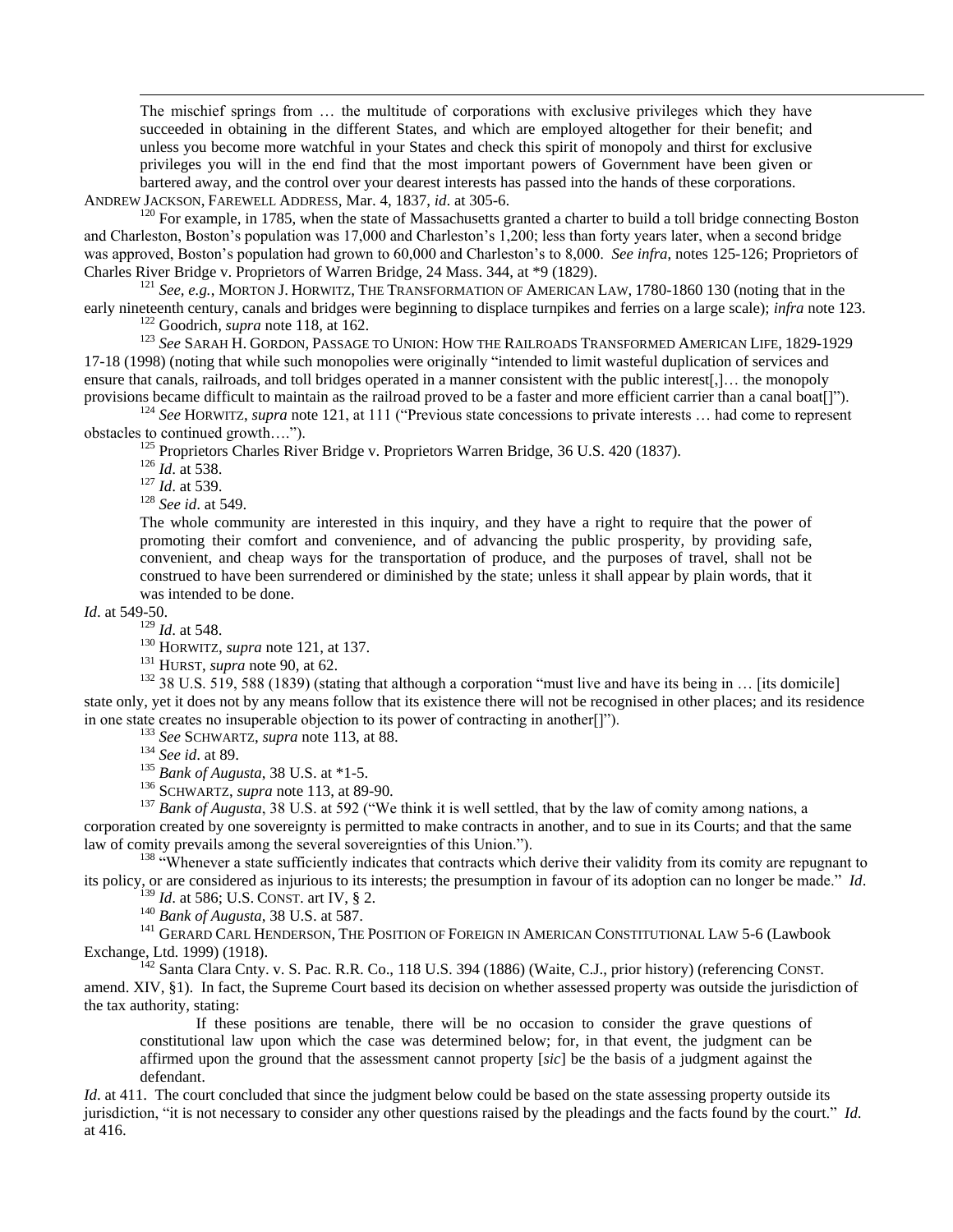<sup>143</sup> *See, e.g.*, Louis K. Liggett, Co. v. Lee, 288 U.S. 517, 536 (1933) ("Corporations are as much entitled to the equal protection of the laws guaranteed by the Fourteenth Amendment as are natural persons.") (once again addressing inconsistent application of tax laws).

<sup>144</sup> Luce, *supra* note [90,](#page-3-5) at 1294. Luce notes that "[i]ncreasing economic activity pointed up the cumbersome aspects of the special charter system and led to widespread corruption in the obtaining of special charters." *Id*. "The great depression of 1837-1844 was the watershed in the development of the modern American business corporation because the state constitutional conventions held after 1840 almost always contained provisions that effectively separated corporate business opportunities from state politics…." RONALD E. SEAVOY, THE ORIGINS OF THE AMERICAN BUSINESS CORPORATION 1784-1855 180 (1982). While New York enacted the first general incorporation statute in 1811, it was quite restrictive: it was limited to manufacturing concerns only, the articles of incorporation had to be sworn to before a judge, the charter lasted only 20 years, and the capital stock of the company could not exceed \$100,000. 1811 N.Y. Laws 151.

<sup>145</sup> N.Y. CONST. of 1846, art. VIII. *See Louis K. Liggett Co*., 288 U.S. at 549 n.4 (Brandeis, J., dissenting) (listing constitutional amendments among the states eliminating special legislation for most business incorporations).

<sup>146</sup> *See, e.g.*, Luce, *supra* not[e 90,](#page-3-5) at 1294 ("The first statutes conceived of an incorporated business as a static economic unit, in which growth or change was not to be expected."); 1851 Mass. Acts. 633 (permitting general incorporation for any business "for the purpose of carrying on any kind of manufacturing, mechanical mining or quarrying business" with a maximum capitalization of \$200,000); DEL. CONST. amend ch. 1 (1875) (empowering the state legislature "to enact a general incorporation act to provide incorporation for religious, charitable, literary and manufacturing purposes, for the preservation of animal and vegetable food, building and loan associations, and for draining low lands…"); 15 Del. Laws 181 (1875) (authorizing Superior Court judges to review and approve certificates of incorporation "for religious, charitable, literary or manufacturing purposes, or for the preservation of animal and vegetable food, or as building and loan associations, or for draining low lands…"); The Pennsylvania Corporation Act of 1874, Act 29 Apr. 1874, § 2; P.L. 73 (enumerating 25 types of for-profit enterprises that could be incorporated under the general incorporation statute). *See also Louis K. Liggett Co*., 288 U.S. at 550-56 (Brandeis, J., dissenting) (describing historical limitations on the amount of capital and types of enterprises permitted under early general incorporation statutes).

<sup>147</sup> *See, e.g.*, William L. Cary, *Federalism and Corporate Law: Reflections Upon Delaware*, 83 YALE L.J. 663, 664 (1974).

 $^{148}$  1896 N.J. Laws 277,  $\S$  6.

<sup>149</sup> 21 Del. Laws 445, § 1 (1899).

<sup>150</sup> GEORGE HEBERTON EVANS, JR., BUSINESS INCORPORATIONS IN THE UNITED STATES 1800-1943 95-151 app. 3 (recording special-act incorporations in Maine (2,379 charters, 1820-1891), Maryland (578 charters, 1801-1852), New Jersey (2,361 charters, 1800-1875), New York (1,509 charters, 1800-1845), Ohio (1,268 charters, 1803-1851), and Pennsylvania (2,320 charters, 1801-1860)).

<sup>151</sup> *Id*. (Maine (18,318 incorporations), Maryland (18,820 incorporations), New Jersey (32,037 incorporations, 1901- 1918), New York (365,499 incorporations), Ohio (85,851 incorporations), and Pennsylvania (32,666 incorporations, 1901- 1920)). Total incorporations for the same time period rise to nearly three-quarters of a million when charters under general incorporation laws of Connecticut (16,208 incorporations), Delaware (82,551 incorporations), Illinois (67,957 incorporations, 1901-1917, 1925-1929), and Massachusetts (28,361 incorporations, 1901-1920) are included. *Id*.

<sup>152</sup> U.S. CENSUS BUREAU, THE STATISTICAL HISTORY OF THE UNITED STATES FROM COLONIAL TIMES TO THE PRESENT 914 ser. V, at 41-53 (1976).

<sup>153</sup> *Id*.

 $\overline{a}$ 

<sup>154</sup> U.S. Census Bureau, tbl. [7](#page-0-2)43, *supra* note 7 (reflecting 5.869 million corporate tax returns for the year 2007).

<sup>155</sup> Louis K. Liggett Co. v. Lee, 288 U.S. 517, 548 (1933) (Brandeis, J., dissenting). In England, corporations, particularly ecclesiastical, were restricted in their ability to hold and transfer real property through statutes of mortmain. *See Corporations*, 4 AM. JURIST & L. MAG. 298, 303 (1830). Mortmain restrictions were applied to early corporations in Pennsylvania (*see id*.) and New York (*see* SEAVOY, *supra* note [144,](#page-5-1) at 10-11). The original purpose of mortmain statutes was to prevent the permanent accumulation of lands in the hands of churches and charitable corporations. SEAVOY, *supra* not[e 144,](#page-5-1) at 10-11. Mortmain restrictions were initially applied to private corporations in New York to promote equal opportunities for individuals to own land. *Id*. at 11.

<sup>156</sup> *Louis K. Liggett Co*., 288 U.S. at 549 (Brandeis, J., dissenting).

<sup>157</sup> *See id.* at 549-56 (discussing in detail the "severe restrictions upon size and upon the scope of corporate activity" embodied in the early general incorporation laws); *supra* not[e 146](#page-5-2) and accompanying text.

<sup>158</sup> *See Louis K. Liggett Co*., 288 U.S. at 557-60 (Brandeis, J., dissenting).

<sup>159</sup> *Id*. at 559.

Able, discerning scholars have pictured for us the economic and social results of thus removing all limitations upon the size and activities of business corporations and of vesting in their managers vast powers once exercised by stockholders—results not designed by the States and long unsuspected. They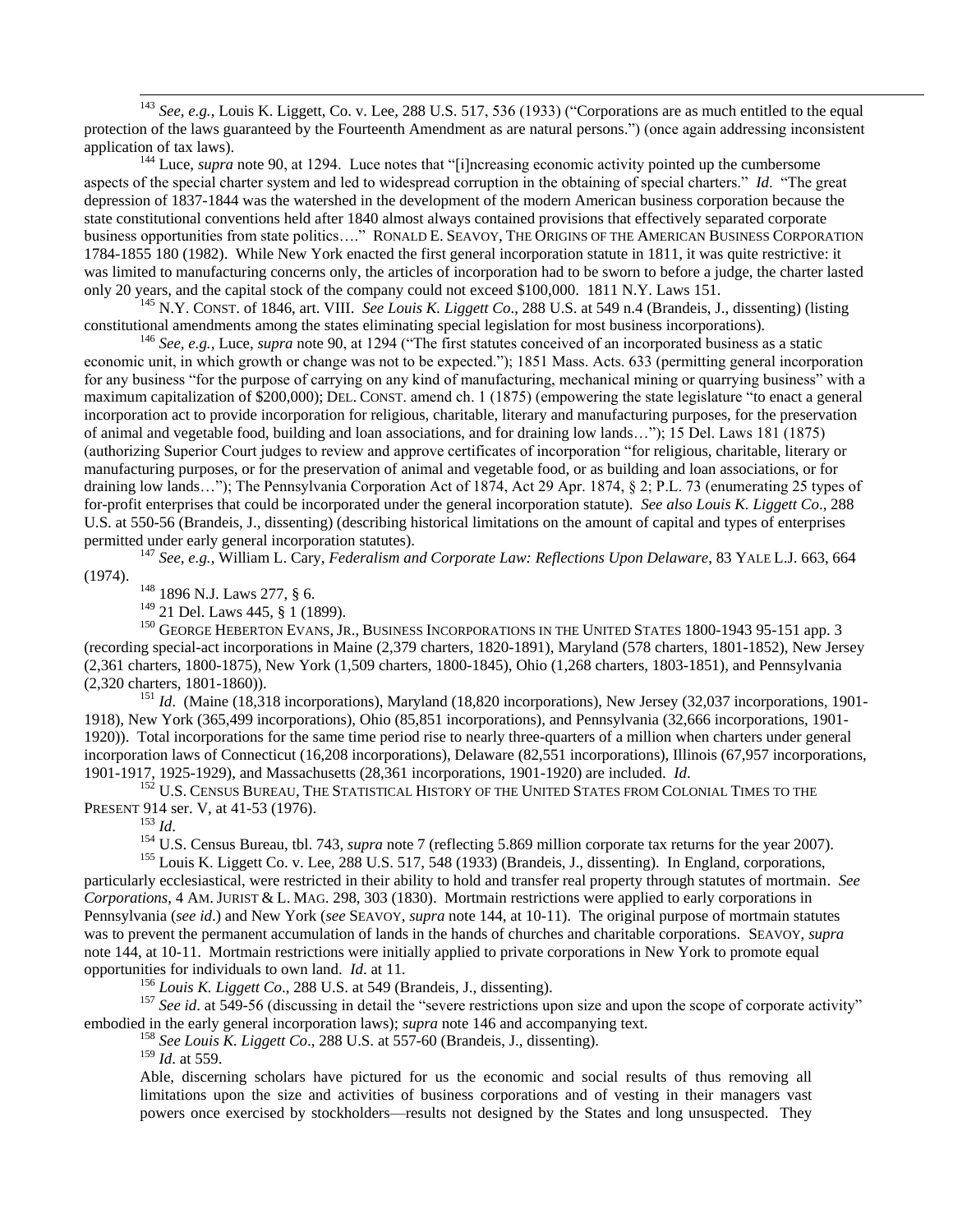show that size alone gives to giant corporations a social significance not attached ordinarily to smaller units of private enterprise.

*Id*. at 564-65. *See also* Abram F. Myers, *Federal Regulation of Corporations under the Commerce Clause*, 129 ANNALS AM. ACAD. POLITICAL & SOC. SCI. 143, 145 (1917):

The creation of corporations has lost its dignity as an exercise of the sovereign prerogative for the furtherance of commerce and in the interest of the people of the state. What was once regarded as the conferring of a great privilege, to be limited and circumscribed by all necessary provisions for the protection of the public, has become a bargain sale, and states are advertising and competing for the business.

<sup>160</sup> *Louis K. Liggett Co*., 288 U.S. at 567 (Brandeis, J., dissenting). *See also* Edgar H. Farrar, Address of the President before the American Bar Association (Aug. 29, 1911), *in* REPORT OF THE THIRTY-FOURTH ANNUAL MEETING OF THE AM. BAR ASS"N, Aug. 29-31, 1911, at 229, 236 ("[I]f there are Frankensteins in corporate form stalking over the land, spreading terror and threatening destruction, the people themselves have created them by their duly accredited representatives in the legislatures of the states.").

<sup>161</sup> *See, e.g.*, SCOTT R. BOWMAN, THE MODERN CORPORATION AND AMERICAN POLITICAL THOUGHT: LAW, POWER, AND IDEOLOGY 76 (1996):

[The] tendency toward centralized control within the business corporation and other forms of enterprise, which coincided with an ever greater concentration of wealth in the hands of progressively fewer industrialists and financiers, initially had developed as a strategy of survival within the competitive marketplace and had in turn facilitated the accumulation of capital that served as a basis for the emergence of corporate capitalism in the first decade of the twentieth century.

 $162$  15 U.S.C. §§ 1-38 (2004).

 $\overline{a}$ 

<sup>163</sup> Apex Hosiery Co. v. Leader, 310 U.S. 469, 492-493 (1940) (stating that the Sherman Act "was enacted in the era of … capital organized and directed to control of the market by suppression of competition in the marketing of goods and services, the monopolistic tendency of which had become a matter of public concern[]").

<sup>164</sup> *See* Robert H. Bork, *Legislative Intent and the Policy of the Sherman Act,* 9 J. L. & ECON. 7, 10 (1966) ("The legislative history, in fact, contains no colorable support for application by courts of any value premise or policy other than the maximization of consumer welfare.").

<sup>165</sup> OLIVER ZUNZ, MAKING AMERICA CORPORATE 1870-1920 1, 1 (1990).

<sup>166</sup> *See supra* not[e 7.](#page-0-2)

<sup>167</sup> Farrar, *supra* not[e 160,](#page-5-3) at 239.

<sup>168</sup> Citizens United v. Fed. Election Comm'n, 130 S. Ct. 876, 926 (2010) (Scalia, J., concurring).

<sup>169</sup> *See, e.g.*, BERLE, JR., *supra* note [89,](#page-3-1) at 15 ("Wherever there was a corporation there was also taint of royal power; … in America it was feared as a tyranny of faraway England[;] … in the early phases people were thinking not of the power of massed wealth, but of the power of an avaricious central government."); HENDERSON, *supra* note [141,](#page-5-4) at 19 ("The identification of incorporation with the grant of special and exclusive privileges or monopolies, and the fear that the corporation would infringe on the "natural rights" of citizens, was the chief source of the early opposition to corporations.") (referring to debate during the constitutional convention).

<sup>170</sup> HENDERSON, *supra* note [141,](#page-5-4) at 12 (emphasis added).

<sup>171</sup> *Id*. at 20.

<sup>172</sup> Carol R. Goforth, "*A Corporation Has No Soul"—Modern Corporations, Corporate Governance and Involvement in the Political Process*, 47 HOUS. L. REV. 617, 659 (2010) ("Given the accepted notion that the Framers were indeed concerned with individual rights, they never would have contemplated giving such entities free speech rights.") (referring to corporations).

<sup>173</sup> Powell v. McCormack*,* 395 U.S. 486, 540-541 (1969) (quoting Alexander Hamilton before the New York state convention, "[t]he true principle of a republic is, that the people should choose whom they please to govern them[]").

 $174$  Citizens United v. Fed. Election Comm'n, 130 S. Ct. 876, 899-900 (2010) (stating that "First Amendment" protection extends to corporations[]" and that "political speech does not lose First Amendment protection "simply because its source is a corporation[]") (citations omitted) (internal quotation marks omitted).

<sup>175</sup> *See* Zachary Newkirk, "*IRS Targets Donors to Politically Engaged Nonprofits*" (May 22, 2011), <http://www.opensecrets.org/news/2011/05/irs-targets-donors-politically-engaged-nonprofits.html>(noting a spike in spending by non-profit groups in the wake of *Citizens United* using contributions from corporations to fund political messages at any time of the election cycle).

<sup>176</sup> Center for Responsive Politics, *A Center for Responsive Politics Analysis of the Effects of*: Citizens United v. Federal Election Commission, OPENSECRETS.ORG, *available at* [http://www.slideshare.net/s\\_maccoll/effects-of-the-citizens](http://www.slideshare.net/s_maccoll/effects-of-the-citizens-united-v-federal-election-commission-7847726)[united-v-federal-election-commission-7847726,](http://www.slideshare.net/s_maccoll/effects-of-the-citizens-united-v-federal-election-commission-7847726) slide 4 (last visited May 26, 2011). <sup>177</sup> *Id.* at slide 7.

<sup>178</sup> Ames & Elk, *supra* note [3.](#page-0-3)